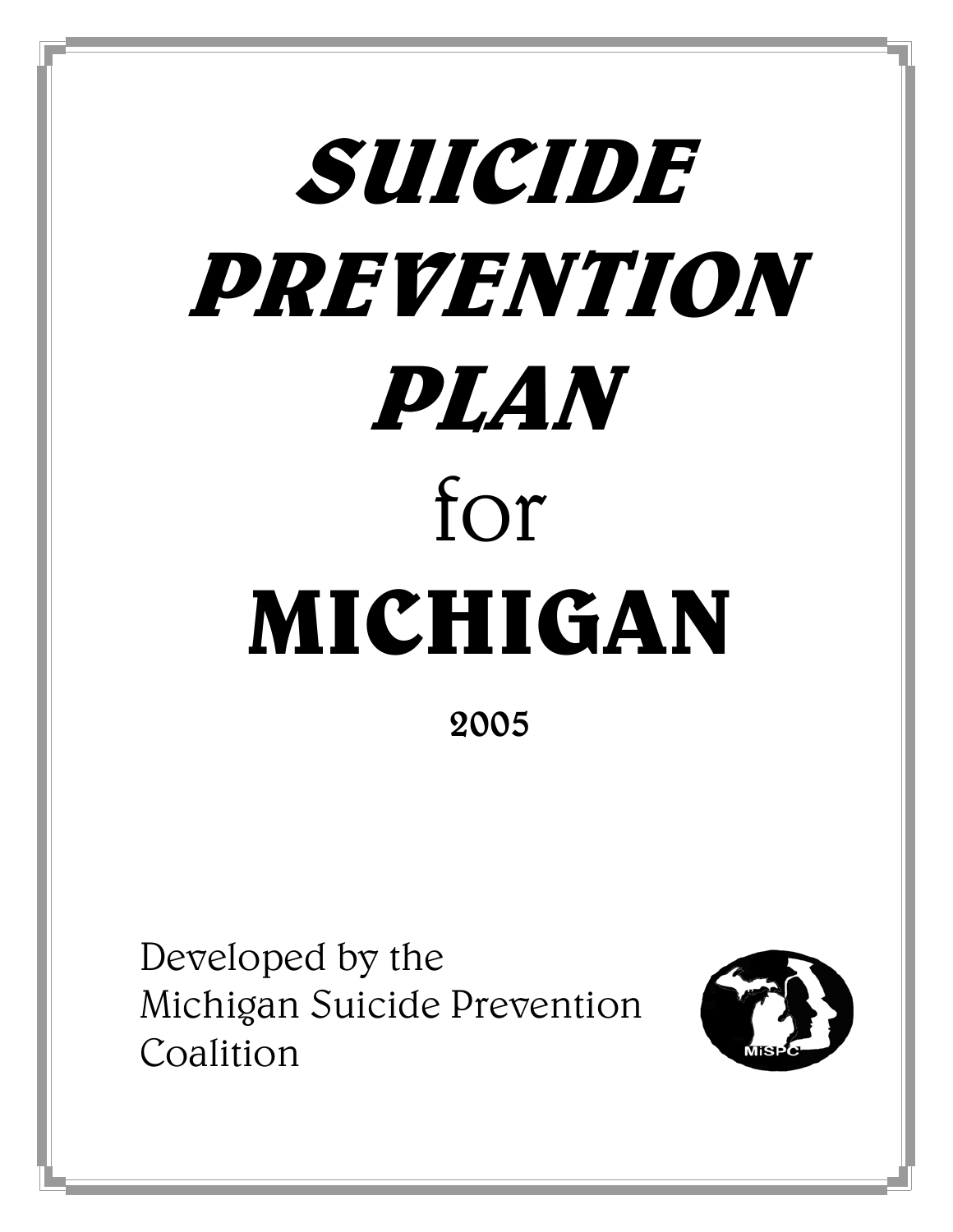*Logo Design: L. Franklin*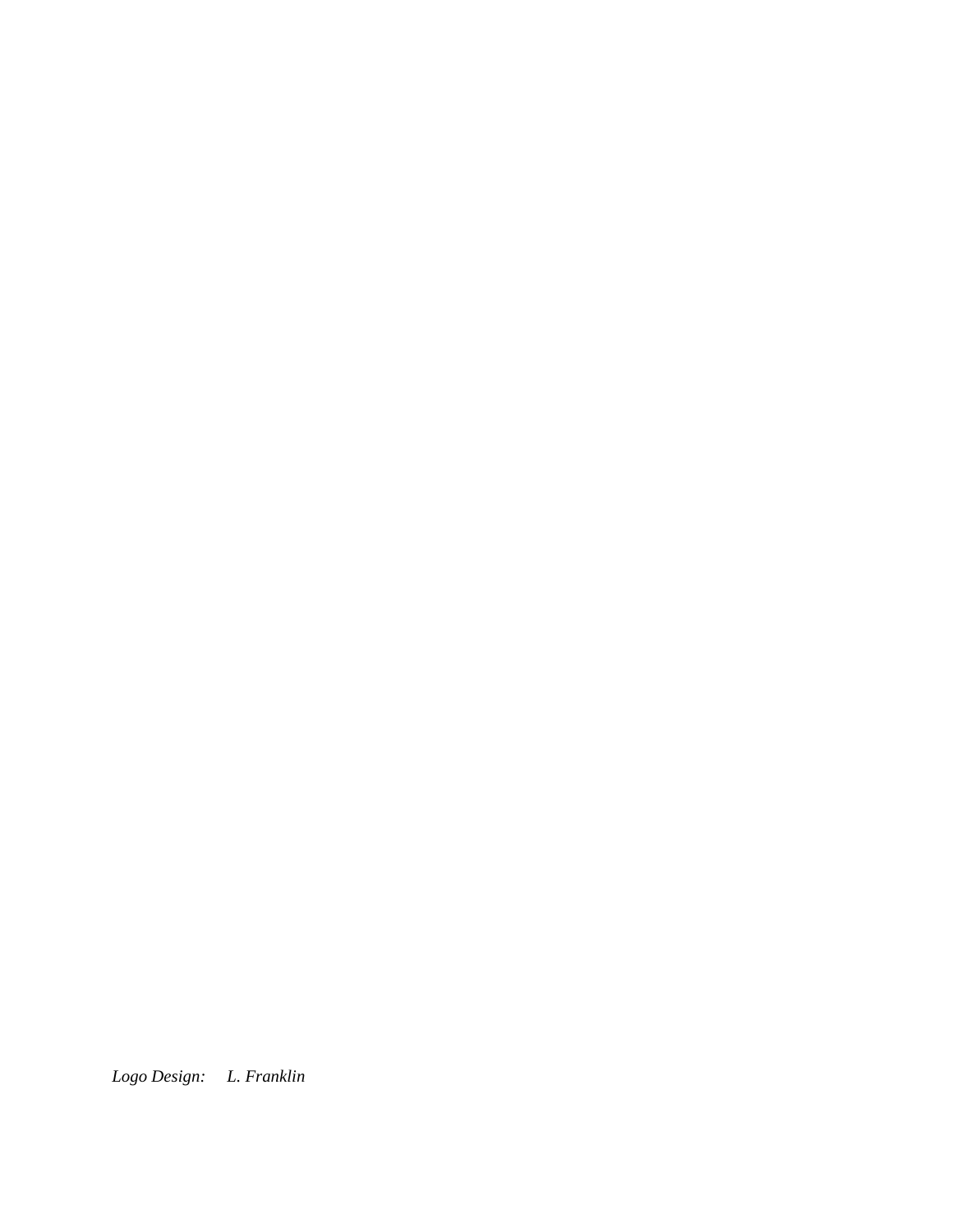## One Year Later

I've Learned … … …

Someone you know and love can be hurting very badly without your knowledge

That life can be tough even when you are faithful

That most people don't know how to help you grieve

Hell can exist on earth

That you can pray daily for someone yet, in the end, their choice prevails

Grief can overtake you ... but only temporarily

That everyone grieves differently

That witnessing others grieve is almost more painful than your own hurt

That silence is the most wicked sound I have ever heard

Goodbyes can be hard but they are far easier than no goodbye

That with faith, family, friends and inner strength one can survive anything

and everything

**Elly, 2004**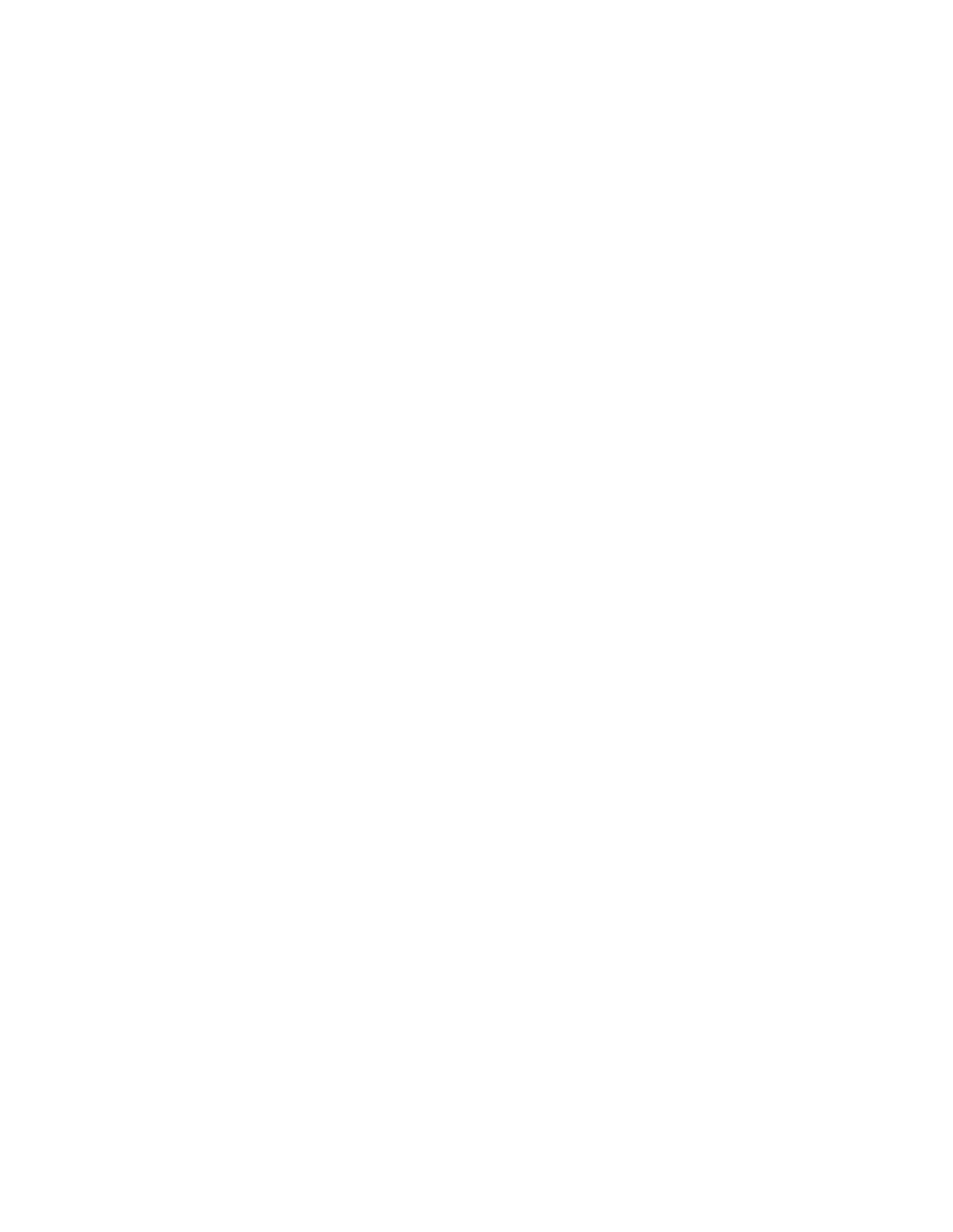## **Table of Contents**

| Goal #1 Reduce the Incidence of Suicide Attempts and Deaths Across the Lifespan 13                                                                                                                                                                      |  |
|---------------------------------------------------------------------------------------------------------------------------------------------------------------------------------------------------------------------------------------------------------|--|
|                                                                                                                                                                                                                                                         |  |
| Goal #4 Develop and Implement Community-Based Suicide Prevention Programs  17<br>Goal #5 Promote Efforts to Reduce Access to Lethal Means and Methods of Suicide  19<br>Goal #6 Improve the Recognition of and Response to High Risk Individuals Within |  |
| Goal #7 Expand and Encourage Utilization of Evidence-based Approaches to Treatment. 21                                                                                                                                                                  |  |
| Goal # 8 Improve Access to and Community Linkages With Mental Health and Substance                                                                                                                                                                      |  |
| Goal #10 Support and Promote Research on Suicide and Suicide Prevention 24                                                                                                                                                                              |  |
|                                                                                                                                                                                                                                                         |  |
|                                                                                                                                                                                                                                                         |  |
|                                                                                                                                                                                                                                                         |  |

*We present this plan with pride, fervent hope, and belief that—with the initiation of the actions set forth in this plan—Michigan's families, schools, neighborhoods, workplaces, and communities will be spared the tragedy and grief of suicide.* 

**Michigan Suicide Prevention Coalition**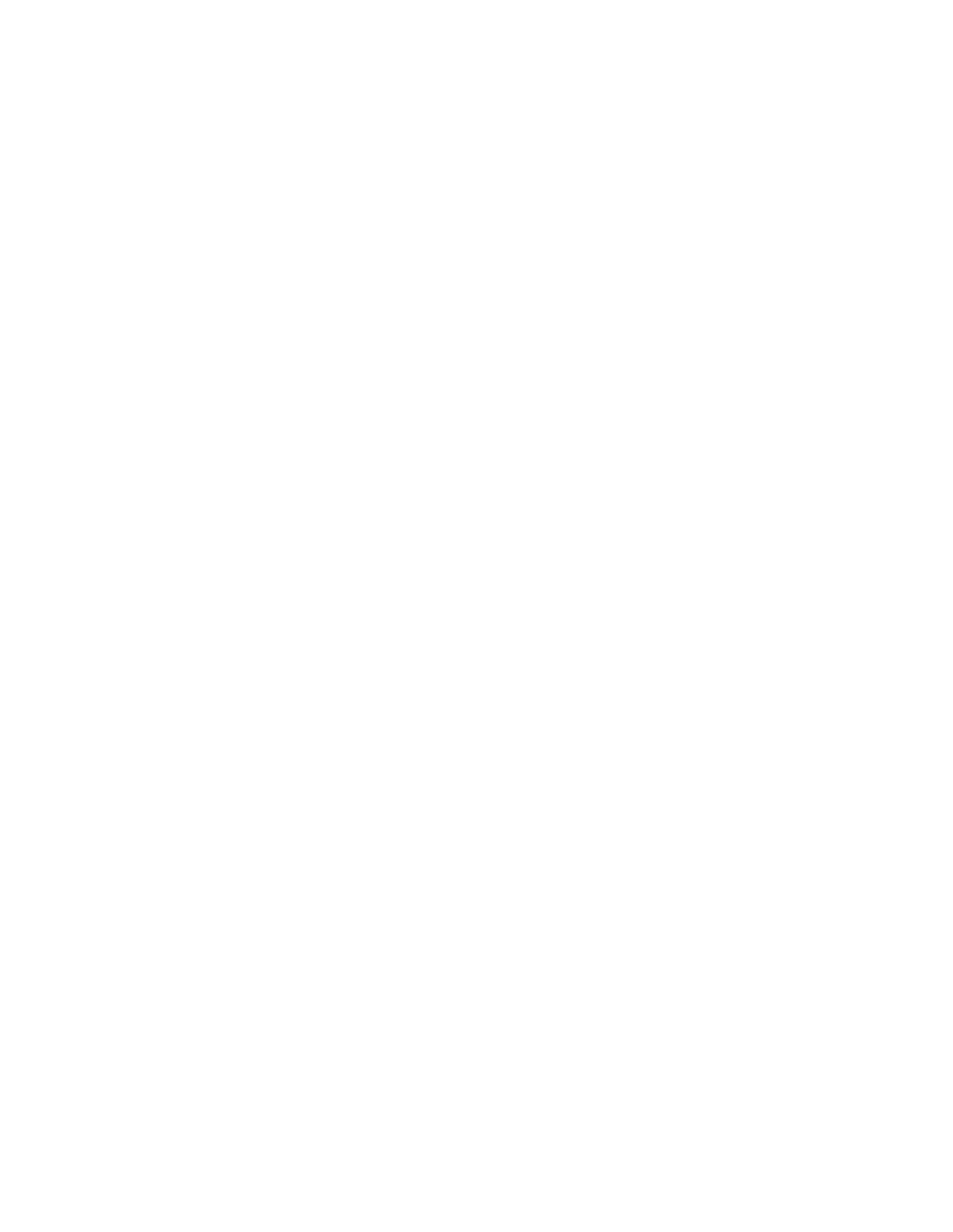## **INTRODUCTION**

## *MICHIGAN NEEDS A SUICIDE PREVENTION PLAN...*

<span id="page-6-0"></span>Suicide is preventable, yet suicide trends in Michigan are headed in the wrong direction. From 2001 to 2002 alone, the state moved up six spots—from  $38<sup>th</sup>$  to  $32<sup>nd</sup>$ —in the rate of suicides in the population when compared to the other states. As we learn more about what communities can do to prevent suicides, it is time for our state to adopt a comprehensive suicide prevention strategy that offers the hope of reducing the number of suicides in Michigan by at least 20% in the next five years.

At one time, the State of Michigan was at the forefront of suicide awareness. Michigan's legislature, following the lead of the U.S. Congress, in 1997 and 1998 approved two resolutions (SR77 and HR374) recognizing suicide as "a serious state and national problem, and encouraging suicide prevention initiatives" (see Appendix A). This state action contributed to the groundswell of ongoing work in this nation to reduce the toll of suicide deaths and attempts.

The Michigan Department of Community Health (MDCH) responded to the state resolutions by forming a work group to begin drafting a state suicide prevention plan. Work continued until the end of 2000, but the group was unable to complete a plan before it became inactive. Michigan communities also responded. Small, community-based groups have addressed suicide in a number of ways, but the work is often fragmented, and has had little impact on overall state suicide rates.

The publication of the National Strategy for Suicide Prevention $1$  in 2001 renewed efforts by states to develop their own suicide prevention plans, which are also a prerequisite to access Federal suicide prevention funding. Elsewhere in the nation, 24 state task forces and coalitions now have approved state plans.

In every year since the Michigan legislature approved the suicide prevention resolutions, more than 1,000 Michigan residents have died by suicide. And, each year, an estimated 25,000 more

make attempts that often require medical intervention and which can result in short and long-term disability.

Almost five times as many suicides occur each year in this state as deaths from HIV/AIDS, and over one and a half times more suicides than homicides take place annually. In those startling statistics, Michigan is not alone—our experience mirrors the nation's.

It is past time for Michigan to construct, approve, and begin implementation of a

## *Suicide Facts<sup>[2](#page-17-1)</sup>*

*Most suicides are preventable with appropriate education, awareness and intervention methods.* 

*For every suicide death, there are an estimated 25 attempts.* 

*Elderly are the highest risk group per capita.* 

*For youth, suicide is the 3rd leading cause of death.* 

*More than 90% of people who die by suicide have a diagnosable mental disorder present.* 

*Firearms are the most frequent method used.*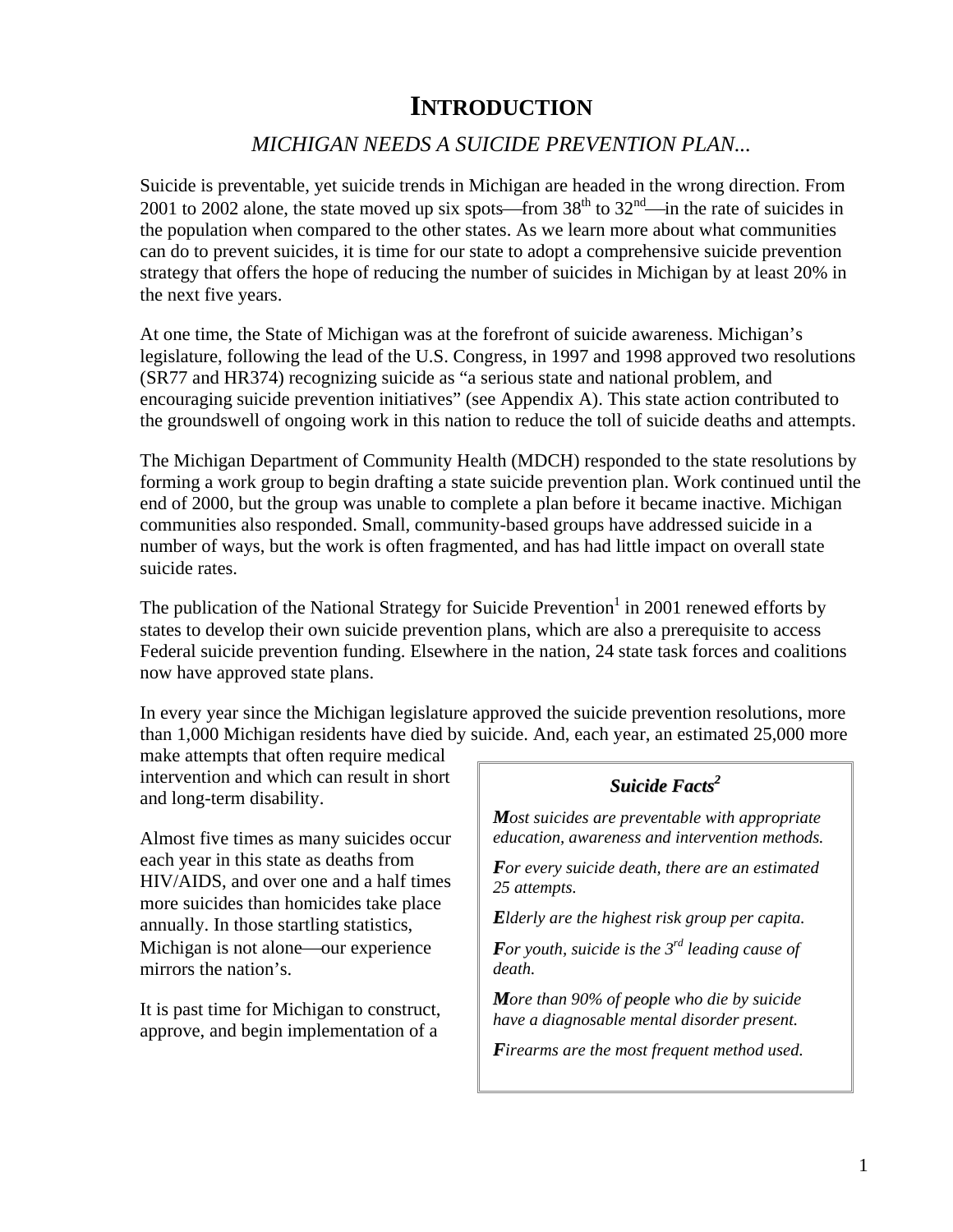coordinated, effective, and proven approach to reducing suicide deaths and attempts, using the National Strategy as a blueprint.

The Michigan Suicide Prevention Coalition (MiSPC), which formed in October 2003, has taken on the task. Our broad-based membership includes public and private organizations and agencies, foundations, individuals involved in suicide prevention, survivors (those who have lost a loved one to suicide), and professionals from around the state (see Appendix B). We have used our combined experience with survivorship, advocacy, and service to present an honest and critical assessment of what prevention efforts in Michigan require.

At a time when there are limited resources and funds available for suicide prevention, it is imperative that Michigan's suicide prevention community works in a collaborative way—with the support of state government and agencies—to implement best practices statewide. The first step is development of this plan and its acceptance by key state officials.

MiSPC members are very aware of the scarcity of state resources to initiate and support new programs. However, coalition members strongly feel that there are steps set forth in this plan that can be undertaken and accomplished with little or no new monetary resources. Successful initiation of the objectives in this plan will build a strong foundation for future efforts and place the State of Michigan and its communities in an excellent position to capitalize on upcoming opportunities for federal funds.

The following plan addresses the major public health problem of suicide for all of Michigan's residents, regardless of age, gender, economic or social background. This broad-based approach is necessary in light of the state's suicide statistics:

| Did You Know           |        |  |  |  |
|------------------------|--------|--|--|--|
| U.S. Deaths in $20023$ |        |  |  |  |
| Suicide:               | 31,655 |  |  |  |
| Homicide:              | 17,638 |  |  |  |
| <b>HIV/AIDS</b>        | 14,095 |  |  |  |

- Suicide is the third leading cause of death for 15 to 19 year-olds; and the second leading cause of death for college age young people;<sup>[4](#page-17-3)</sup>
- Like the rest of the nation, the largest number of suicide deaths occurs among our workforce, primarily men ages  $25 - 64$  $25 - 64$  $25 - 64$ ;<sup>5</sup>
- <span id="page-7-1"></span><span id="page-7-0"></span>• And the highest rate (measured in number of suicides per 100,000 population) is among our oldest residents.<sup>[6](#page-17-5)</sup>

There are many at-risk populations within Michigan and the nation. This plan is meant to encompass all of these populations and address suicide risk across the lifespan. However, it does not include specific objectives for each special population. We continue to seek new and emerging practices that have potential for inclusion in future versions of this plan. The focus of this initial version is on building the infrastructure necessary to support prevention efforts across the state and on assisting communities in developing and initiating their own action plans. Every effort was made to assure that the strategy is:

| • prevention-focused       | • public health focused                      |
|----------------------------|----------------------------------------------|
| • built on data, research, | • appropriate for community-based mental and |
| and best practices         | public health systems                        |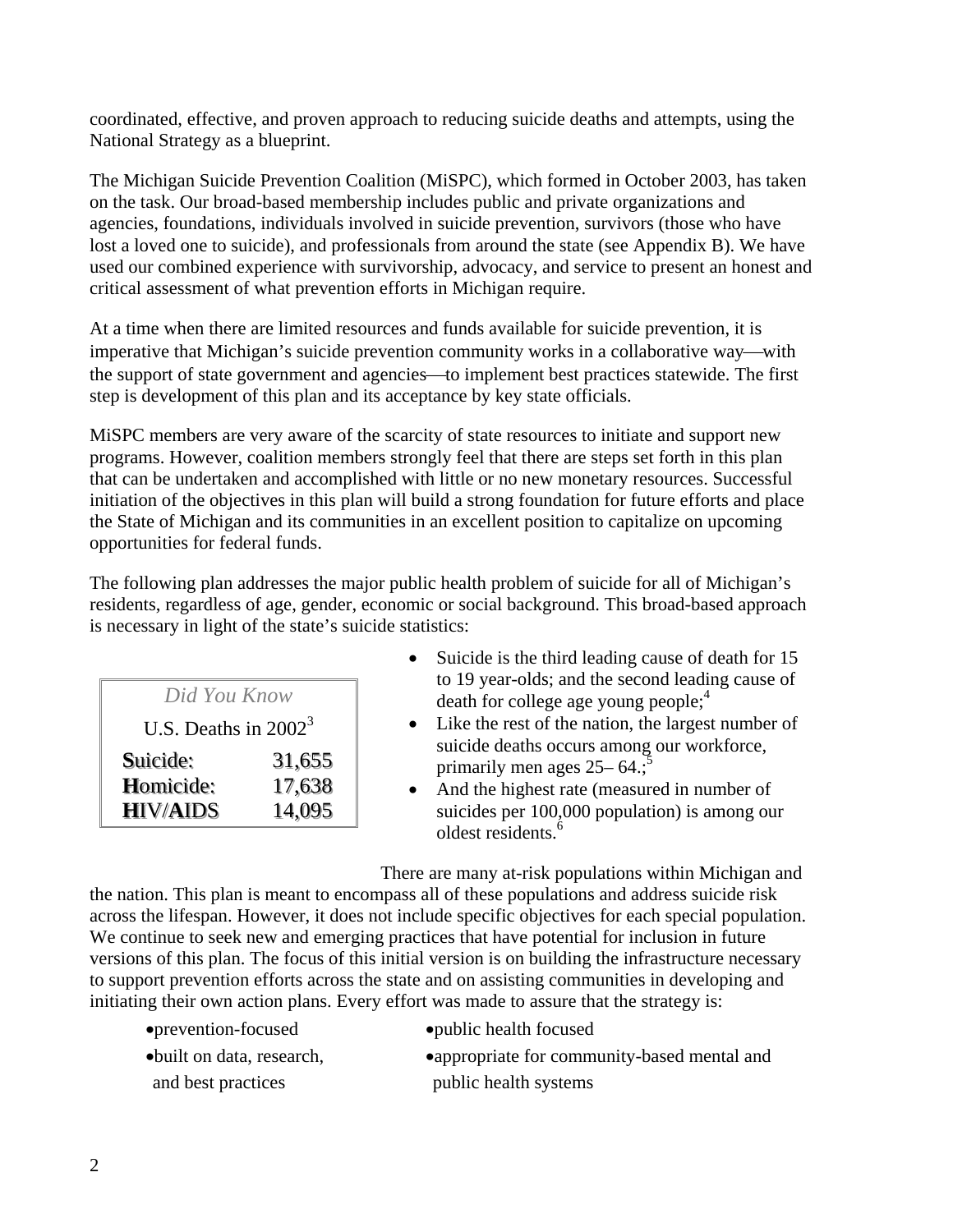As with any plan that puts community-based collaboration, coordination, and intervention at its heart, the following assumptions have been made concerning recommendations involving local efforts:

•much of the final planning and execution must occur at the local level;

•all tools and protocols must be appropriate for the local community and its diverse members;

•there should be uniform messages and language across all activities, across all locations, and across all priority groups;

•only the local communities themselves can establish what their priorities will be; and

•all prevention programs and interventions must be delivered in appropriate ways given the specific community and its diversity

In addition to effective implementation, it is essential that we systematically track and evaluate our progress toward goals. This will enable us to provide accurate feedback to government leaders, policy makers, organizations, advocates, and all those involved in implementation of the Michigan Plan for Suicide Prevention. It will also provide the information needed to revise objectives over time, enabling the Michigan Plan to evolve as goals are reached and new "best practices" information becomes available. Thus, in keeping with recommendations described in the National Strategy, all objectives in the Michigan Plan include measurable outcomes or targets that specifically identifying what is to be achieved. All objectives in the Michigan Plan indicate the "data source" for monitoring progress, and one set of objectives is dedicated solely to improving and expanding state surveillance systems related to suicide prevention, so the best possible data for the state is available.

The primary goals of the Michigan Plan for Suicide Prevention are to increase awareness across the state, to develop and implement best clinical and prevention practices, and to advance and disseminate knowledge about suicide and effective methods for prevention. There is full recognition that the goals and objectives overlap and contribute to a unified, integrated, and coordinated effort. Furthermore, given the ongoing research and evaluation of suicide prevention programs and strategies, we can expect this plan to change and evolve as knowledge is advanced and best practices emerge.

## *We Present …*

Michigan's Suicide Prevention Plan reflects the input of dozens of people from across the state, and incorporates some of the work from the state's first effort in the 1990s at developing a plan. It is based on the most valid information we now have about how to reduce suicide deaths and attempts using a community-based, public health approach.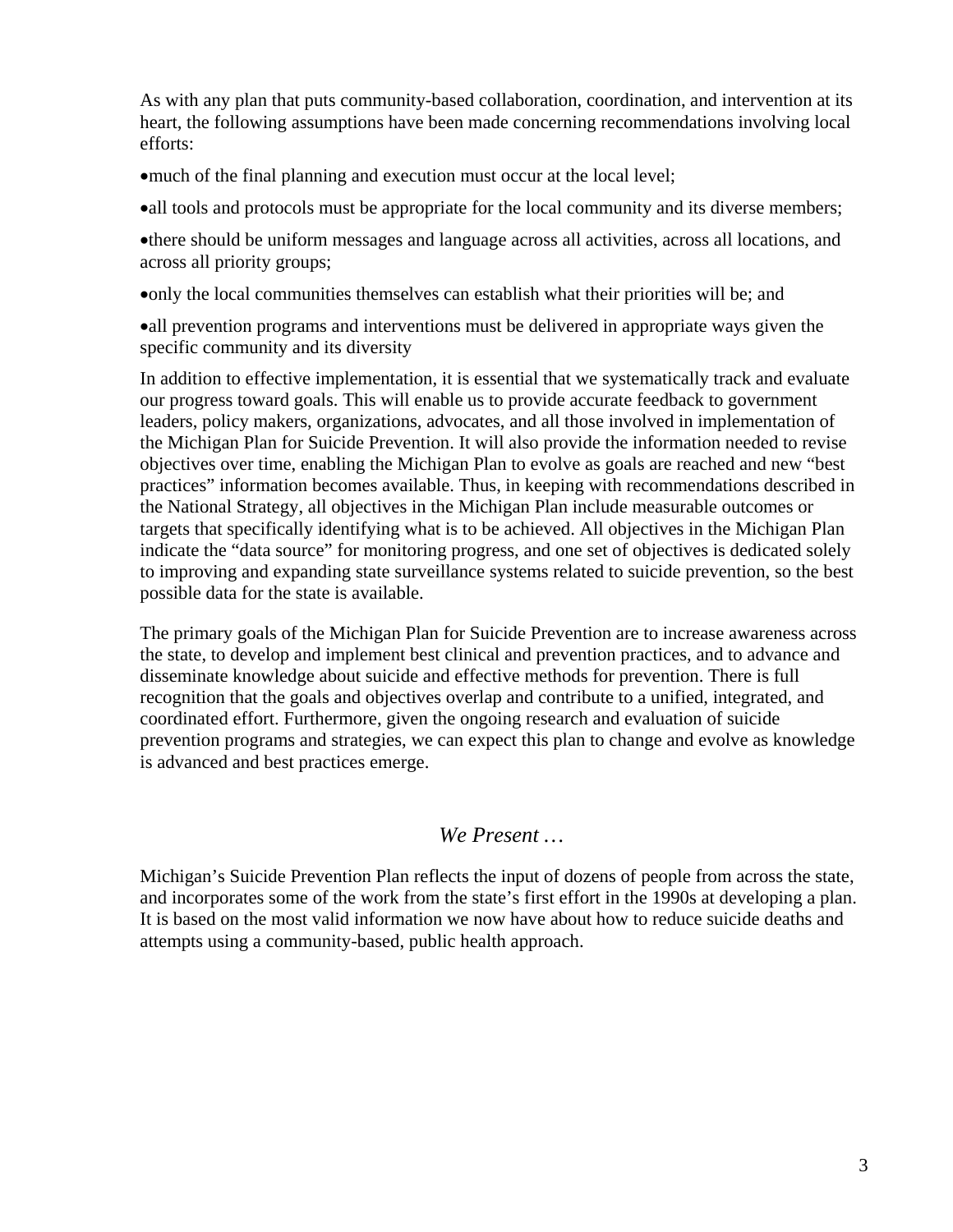# <span id="page-9-0"></span>**SUICIDE AS A PUBLIC HEALTH PROBLEM IN THE UNITED STATES**

Suicide has been one of the leading causes of death in the United States for decades. Rates of suicide have been relatively constant over the last sixty years, although the last decade shows some encouraging, but modest, decline in rates (see Table 1). Still, the nation experiences more than 30,000 suicide deaths each year, and an estimated 750,000 attempts*<sup>7</sup>* . The U.S. Centers for Disease Control and Prevention says that suicide is under-reported. The [co](#page-17-6)st in terms of pain and suffering, loss of life, medical payouts and lost productivity, and the impact upon the survivors of suicide, is immeasurable.

#### *Survivor[s](#page-9-1)*

- o *It is estimated that each suicide death intimately affects at least six other people.*
- o *Based on the more than 745,000 suicides from 1978 through 2002, there are at least 4.47 million survivors in the U.S. (1 of every 64 Americans in 2001).*
- o *In 2002 alone, that number grew by nearly 190,000.*
- o *There is a suicide*⎯*and six new survivors created*⎯*every 16.6 minutes.*

## <span id="page-9-1"></span>• **IMPACT**

Suicide's impact in the nation and in our state is enormous, whether measured in numbers of deaths, attempts, economic and medical benefit costs, or the devastation to survivors—people who have lost someone close to them to suicide. Edwin Schneidman, founder of the American Association of Suicidology, has stated that the worst thing about suicide is the impact on loved ones, as the "suicidal person puts their psychological skeleton into the closet of the minds of survivors forever. It is a bitch to have there."

#### • **RISK FACTORS**

<span id="page-9-5"></span><span id="page-9-4"></span><span id="page-9-2"></span>While suicide is closely correlated with mental illnesses (studies indicate that in well over 90% of all suicide deaths, there is a diagnosable and treatable illness of the brain present<sup>8,9</sup>), there

are other risk factors that contribute to suicide deaths and attempts as well. For example, elderly persons are the highest risk population age group for suicide, and frequency of suicide tends to increase with age (see Table 2). In general terms, the highest demographic risk group of noninstitutionalized Americans is elderly white males, living alone, with a diagnosable and treatable mental illness and a substance abuse problem.

Those incarcerated in jails are one of the populations at highest risk for suicide in the United St[a](#page-9-3)tes with rates of 54 per  $100,000^a$  (the national average is less than 12 per 100,000). Another very high risk group are gay, lesbian, and bisexual (GLB) youth. Studies have shown that GLB youth have suicide attempt rates of 3.6-7.1 times higher than their heterosexual peers<sup>10,11</sup>. There are multiple other groups at elevated risk for suicide across the life span. Untreated or undertreated depression is highly correlated with suicide. Around a third of those who die by suicide have an identifiable diagnosis of clinical depression at the time of death. [O](#page-9-2)ther mental illnesses also are associated with increased risk including, among others, schizophrenia, bi-polar disorder,

1

<span id="page-9-3"></span><sup>&</sup>lt;sup>a</sup> Calculated from data available in: Stephan JJ. *Census of Jails, 1999* (NCJ 186633). Washington, D.C.: U.S. Dept. of Justice, Bureau of Justice Statistics, 2001.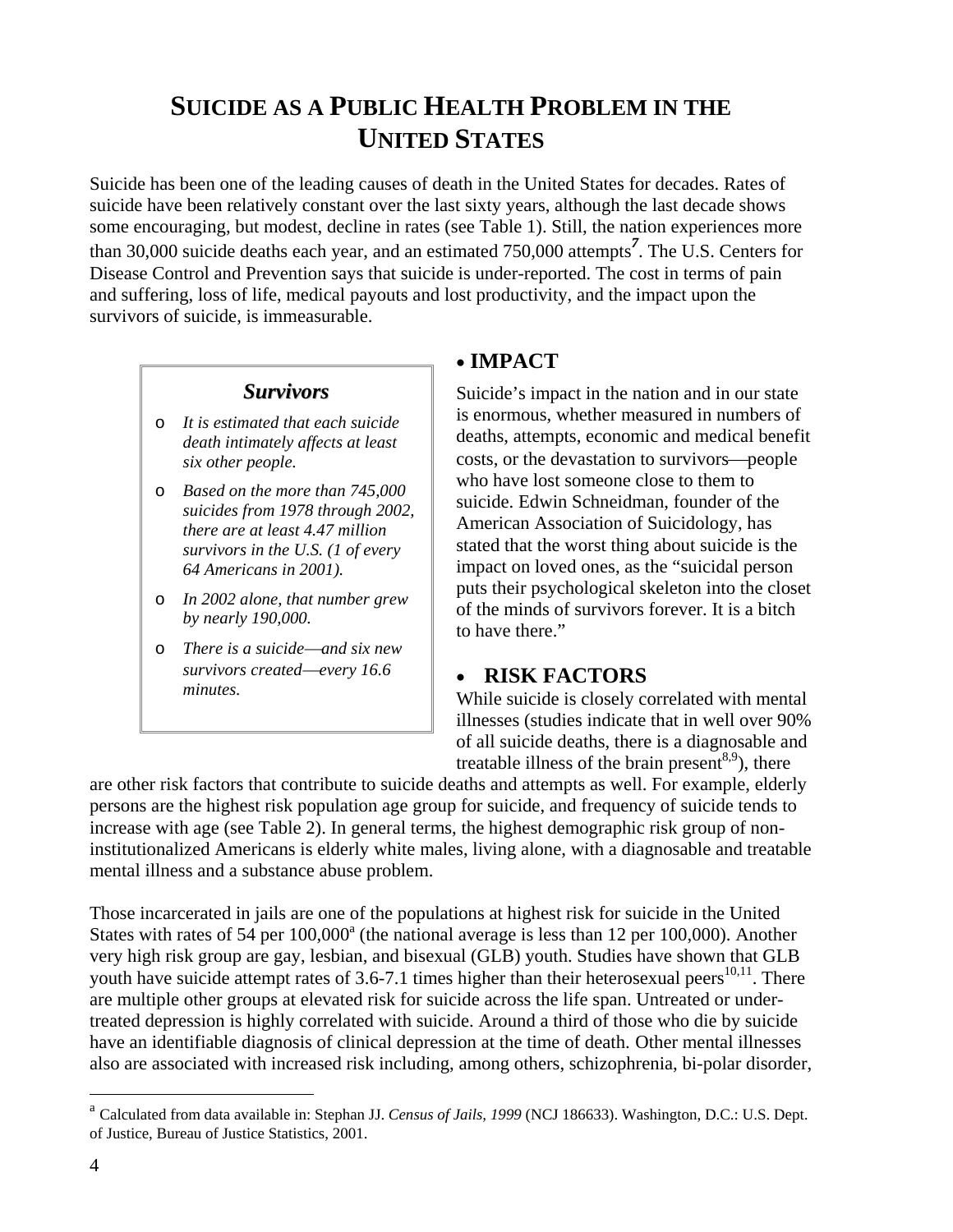| (rates per 100,000 population) |      |      |      |      |      |      |      |      |      |             |
|--------------------------------|------|------|------|------|------|------|------|------|------|-------------|
| Age/Group                      | 1993 | 1994 | 1995 | 1996 | 1997 | 1998 | 1999 | 2000 | 2001 | 2002        |
| $5 - 14$                       | 0.9  | 0.9  | 0.9  | 0.8  | 0.8  | 0.8  | 0.6  | 0.8  | 0.7  | 0.6         |
| $15 - 24$                      | 13.5 | 13.8 | 13.3 | 12.0 | 11.4 | 11.1 | 10.3 | 10.4 | 9.9  | 9.9         |
| $25 - 34$                      | 15.1 | 15.4 | 15.4 | 14.5 | 14.3 | 13.8 | 13.5 | 12.8 | 12.8 | 12.6        |
| 35-44                          | 15.1 | 15.3 | 15.2 | 15.5 | 15.3 | 15.4 | 14.4 | 14.6 | 14.7 | 15.3        |
| $45 - 54$                      | 14.5 | 14.4 | 14.6 | 14.9 | 14.7 | 14.8 | 14.2 | 14.6 | 15.2 | 15.7        |
| 55-64                          | 14.6 | 13.4 | 13.3 | 13.7 | 13.5 | 13.1 | 12.4 | 12.3 | 13.1 | 13.6        |
| 65-74                          | 16.3 | 15.3 | 15.8 | 15.0 | 14.4 | 14.1 | 13.6 | 12.6 | 13.3 | 13.5        |
| $75 - 84$                      | 22.3 | 21.3 | 20.7 | 20.0 | 19.3 | 19.7 | 18.3 | 17.7 | 17.4 | 17.7        |
| $85+$                          | 22.8 | 23.0 | 21.6 | 20.2 | 20.8 | 21.0 | 19.2 | 19.4 | 17.5 | 18.0        |
| <b>Total</b>                   | 12.1 | 12.0 | 11.9 | 11.6 | 11.4 | 11.3 | 10.7 | 10.7 | 10.8 | <b>11.0</b> |
| Men                            | 19.9 | 19.8 | 19.8 | 19.3 | 18.7 | 18.6 | 17.6 | 17.5 | 17.6 | 17.9        |
| Women                          | 4.6  | 4.5  | 4.4  | 4.4  | 4.4  | 4.4  | 4.1  | 4.1  | 4.1  | 4.3         |
| White                          | 13.1 | 12.9 | 12.9 | 12.7 | 12.4 | 12.4 | 11.7 | 11.7 | 11.9 | 12.2        |
| Non-white                      | 7.1  | 7.2  | 6.9  | 6.7  | 6.5  | 6.2  | 6.0  | 5.9  | 5.6  | 5.5         |
| <b>Black</b>                   | 7.0  | 7.0  | 6.7  | 6.5  | 6.2  | 5.7  | 5.6  | 5.6  | 5.3  | 5.1         |

**Table 1. US Suicide Rates, 1993**−**200[2](#page-9-1)**

**Table 2. Suicides in the United States, 200[2](#page-9-1)**

|                               | <b>Number</b> | Avg./day | Rate | $%$ of<br>all deaths |
|-------------------------------|---------------|----------|------|----------------------|
| <b>Nation</b>                 | 31,655        | 86.7     | 11.0 | 1.3                  |
| Males                         | 25,409        | 69.6     | 17.9 | 2.1                  |
| Females                       | 6,246         | 17.1     | 4.3  | 0.5                  |
| Whites                        | 28,731        | 78.7     | 12.2 | 1.4                  |
| Non-whites                    | 2,924         | 8.0      | 5.5  | 0.9                  |
| <b>Blacks</b>                 | 1,939         | 5.3      | 5.1  | 0.7                  |
| <b>Native Americans</b>       | 324           | 0.8      | 10.5 |                      |
| Asians/Pacific Islanders      | 661           | 1.8      | 5.2  |                      |
| $Elderly (65 + years)$        | 5,548         | 15.2     | 15.6 | 0.3                  |
| Young $(15-24 \text{ years})$ | 4,010         | 11.0     | 9.9  | 12.1                 |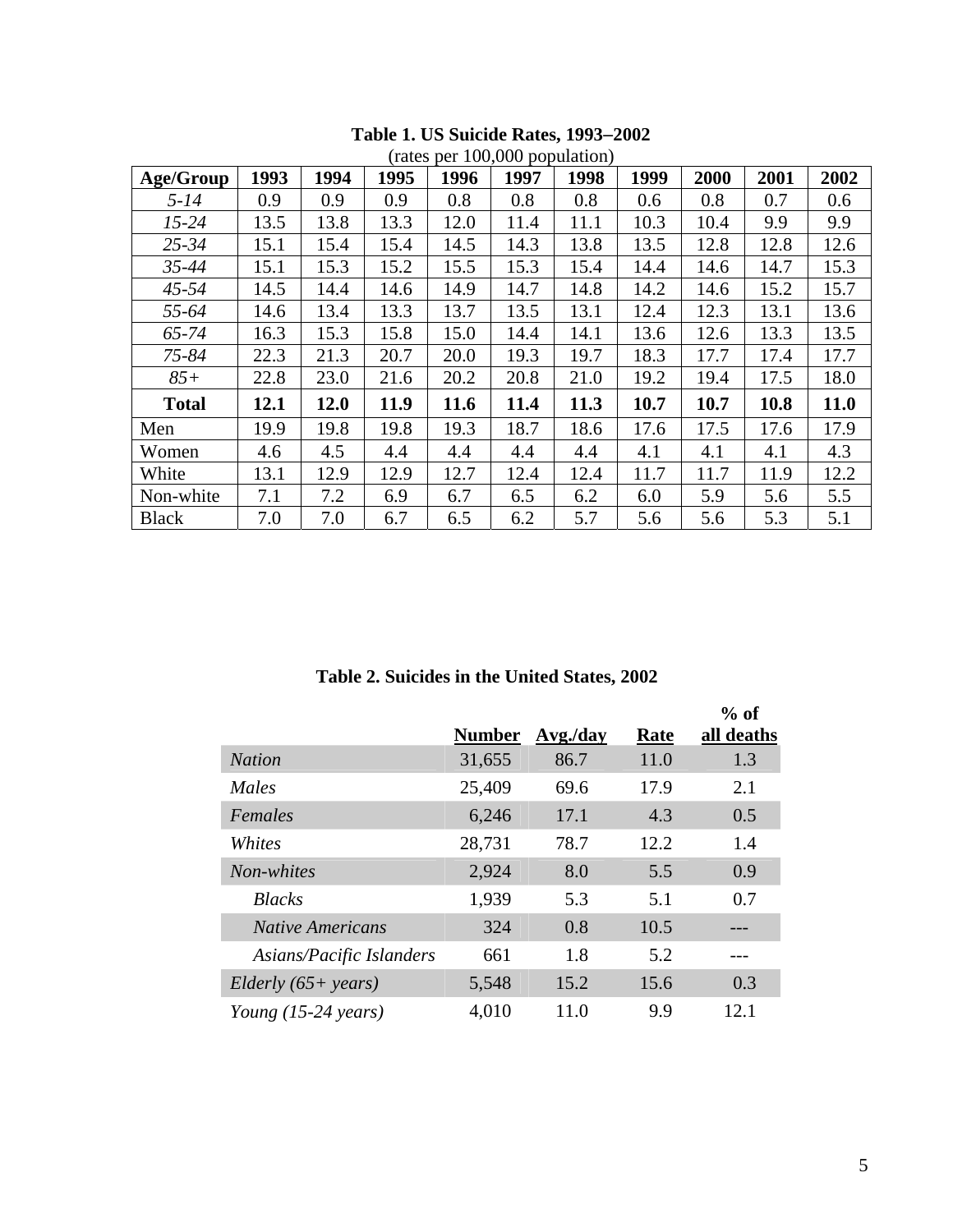some anxiety disorders, and borderline personality disorder.<sup>[8,](#page-9-4)[9](#page-9-5)</sup> Co-morbidity with other psychiatric diagnoses is known to increase risk for suicide.

While there are well demonstrated biological, psychological, and sociological factors that contribute to suicide, a very complex tapestry of factors lead up to death by suicide. Schneidman concludes that **"**regardless of biology, diagnosis, or demographics, the experience of those who suicide is that they are trying to solve problems that cause them intolerable psychological pain … they don't want to die, they want the pain they feel to stop."

> Encompass'd with a thousand dangers, Weary, faint, trembling with a thousand terrors … I … In a fleshy tomb, am buried above ground William Cowper (1731-1800)

## • **PREVENTION**

While there are few research based suicide prevention programs that are proven to reduce suicidal behaviors, several are worth noting. Approaches that utilize integrated suicide prevention efforts that include education, increased identification and referral, increased access to care, reduction of stigma, and the application of effective clinical interventions have been shown to reduce deaths and attempts and are promising for the future. A major United States Air Force study<sup>12</sup> and multiple school evaluations have demonstrated positive results at the community level. Other major studies are currently underway to evaluate and replicate programs with potential. One-time and isolated prevention efforts may have some value, but have not demonstrated sustainable positive impact on suicide behaviors. Recent evidence suggests that effective suicide prevention programs also reduce other violent behaviors. Some interventions have shown promise for the treatment of depressed, despondent or suicidal individuals; however, major efforts are necessary to implement quality care throughout the healthcare delivery system from general medical practice to professional mental health practices. Standards of care for the treatment of disorders with high suicide risk are not clearly defined, disseminated, or widely practiced across the nation.

Thank you to that wonderful woman who kept me on the line long enough to get help to me. If it had not been for her, I would not be here today. She gave me back my life. There is no way to put into words when Someone has saved your life. Anonymous – letter to a crisis line

## • **MEANS OF DEATH**

In the U.S., the method used in more than 50% of suicide deaths is firearms. The 2002 data Table 3 is consistent with data over the past decade. Some studies have demonstrated that voluntary removal of firearms from homes of persons at risk has a positive impact on suicide rates and that substitution of methods does not necessarily occur.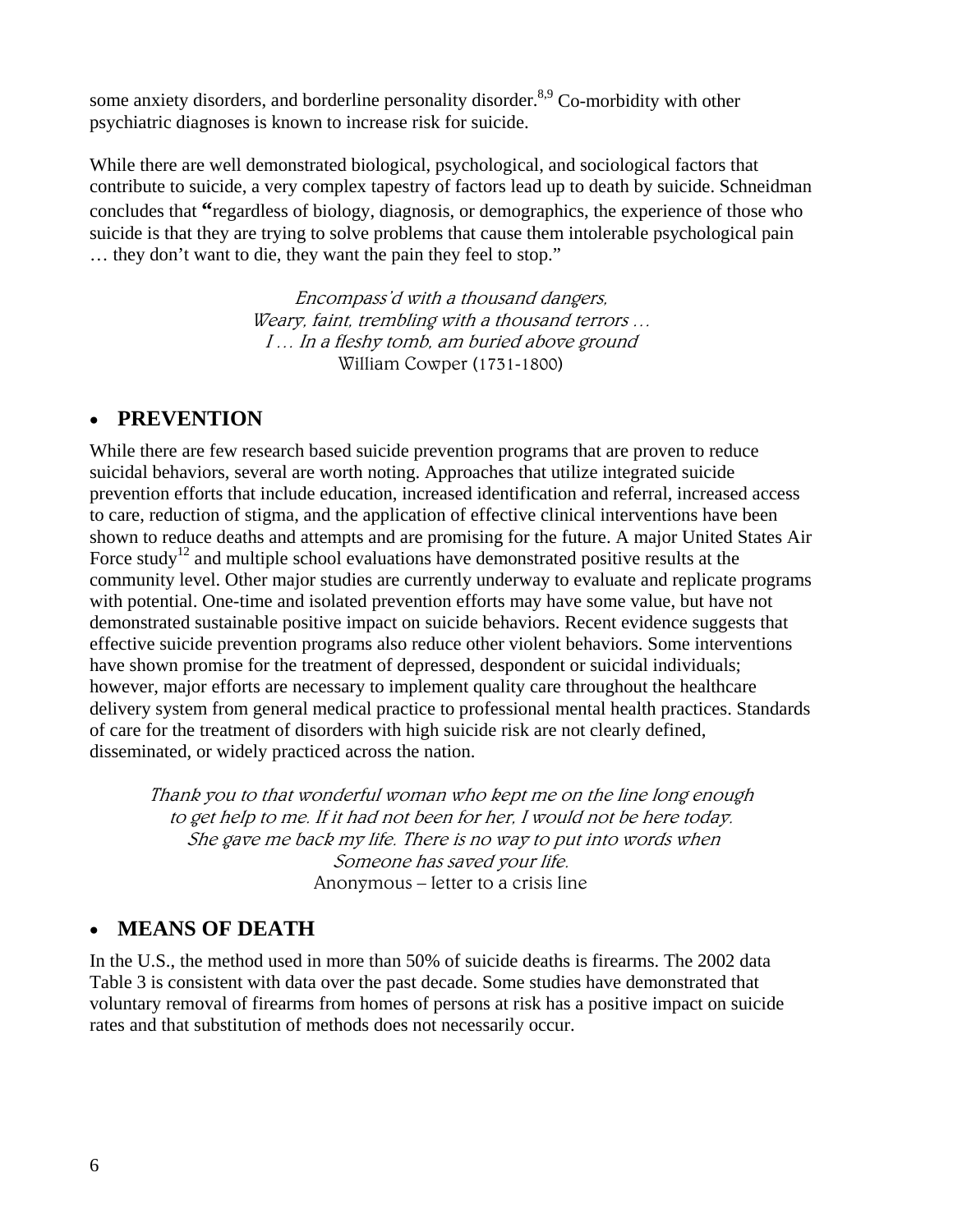| <b>Suicide Method</b> | No.    | Rate | % of total |
|-----------------------|--------|------|------------|
| Firearms              | 17,108 | 5.9  | 54.0       |
| Suffocation/Hanging   | 6,462  | 2.2  | 20.4       |
| Poisoning             | 5,486  | 1.9  | 17.3       |
| Falls                 | 740    | 0.3  | 2.3        |
| Cut/Pierce            | 566    | 0.2  | 1.8        |
| Drowning              | 368    | 0.1  | 1.2        |
| Fire/burn             | 150    | 0.1  | 0.5        |
| All other             | 775    | 0.3  | 2.5        |
| Total                 | 30,622 |      | 100.0      |

**Table 3. Suicide Methods, United States, 200[2](#page-9-1)**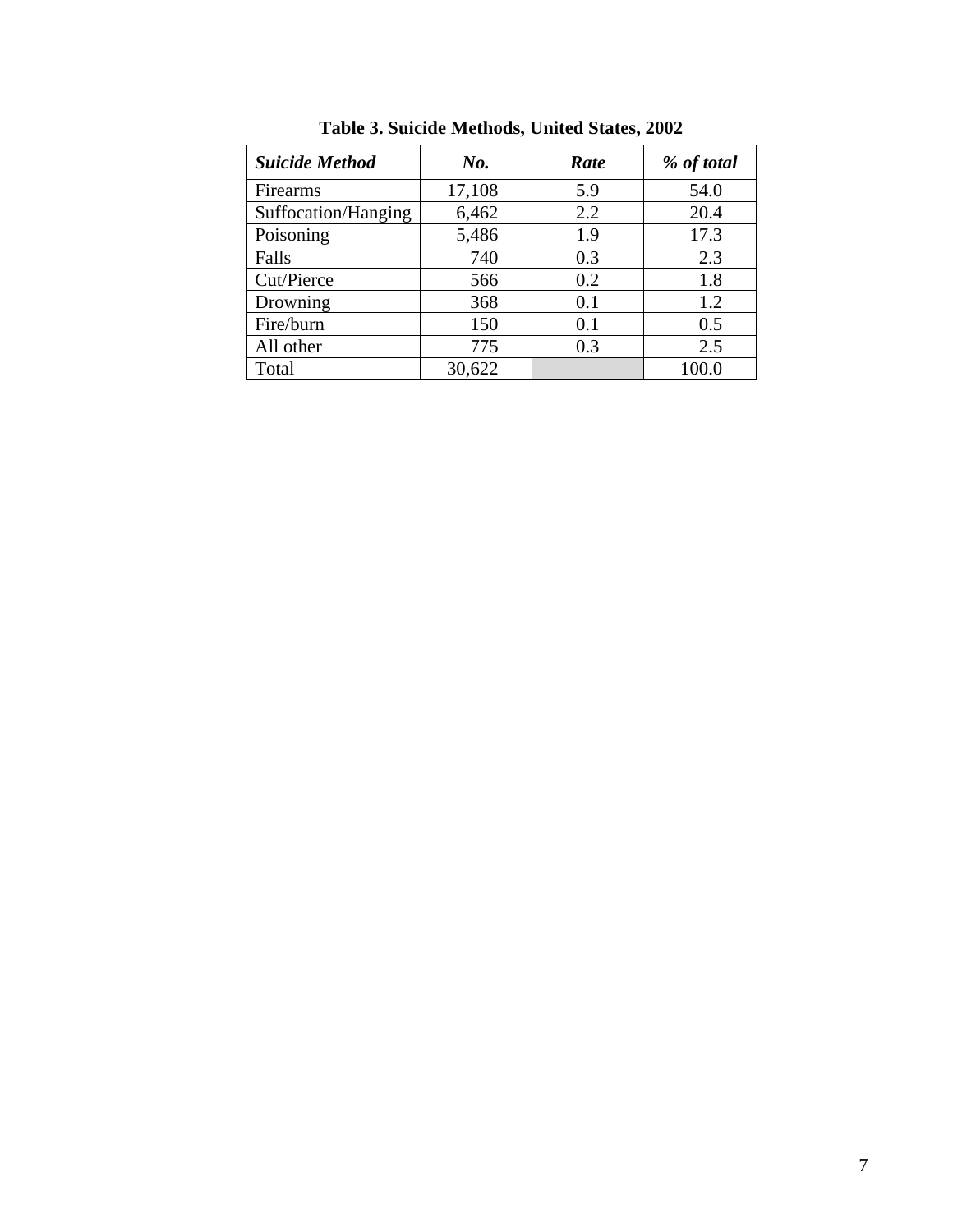## <span id="page-13-0"></span>**SUICIDE AS A PUBLIC HEALTH PROBLEM IN MICHIGAN**

*Did You Know?* 

At least 6,108 people became suicide survivors in Michigan in 2003

*Did You Know?* **Michigan Deaths In 2003**<sup>[13](#page-17-10)</sup> Suicide 1,018 Homicide 644 HIV/AIDS 237

What is a public health problem? It is anything that affects or threatens to affect the overall health and well-being of the public. Compared to causes of death such as heart disease or cancer, suicide as a manner of death is a relatively rare event. And yet, on average, more than 1,000 Michigan residents take their lives each year (see Table 4). This makes suicide the tenth leading cause of death in the state for 2003. For some groups, such as white males ages 10-34 years, suicide is the second or third leading cause of death. In this state, suicide is among the top five leading causes of years of potential life lost below age  $75^{b,14}$  $75^{b,14}$  $75^{b,14}$ .

Suicide rates, methods, risk factors and at-risk populations in Michigan closely parallel national trends [a](#page-13-2)nd statistics (see Figure 1). Annual estimated economic costs<sup>c</sup> associated with completed and attempted suicide in Michigan are over \$1.1 billion annually<sup>15</sup>.

The average annual suici[d](#page-13-3)e rate<sup>d</sup> for the state has remained relatively flat for more than a decade. Men account for 81% of suicides deaths in Michigan. The highest average annual suicide rate per capita (38.5 per 100,000) is actually among white males ages 75 and olde[r.](#page-7-0)  Other groups of men with high rates are black males ages 30-34 (26.7/100,000), and white males ages 35-54 (24.9/100,000), 25-29 (23.7/100,000), 65-74 (23.7/100,000), and 30-34 (23.2/100,000). The lowest suicide rates are among black women, who have an average annual rate of 2.2 per 100,000 persons.

An analysis of the 2003 Michigan Youth Risk Behavior Survey data found that 18% of Michigan's 9<sup>th</sup>−12<sup>th</sup> graders seriously considered attempting suicide at some point during the 12 months preceding the survey<sup>16</sup>. More than one out of every ten students indicated they actually attempted suicide during that time. The number of young people in the state who die by suicide increases dramatically over the adolescent years (see Figure 2).

1

<span id="page-13-1"></span><sup>&</sup>lt;sup>b</sup> The number of years of potential life lost is calculated as the number of years between the age at death and 75 years of age for persons who die before age 75.

<span id="page-13-3"></span>

<span id="page-13-2"></span> $\sigma$  Estimated medical costs plus estimated costs of work loss.<br> $\sigma$  Rates are the number of deaths per 100,000 persons in a specified group.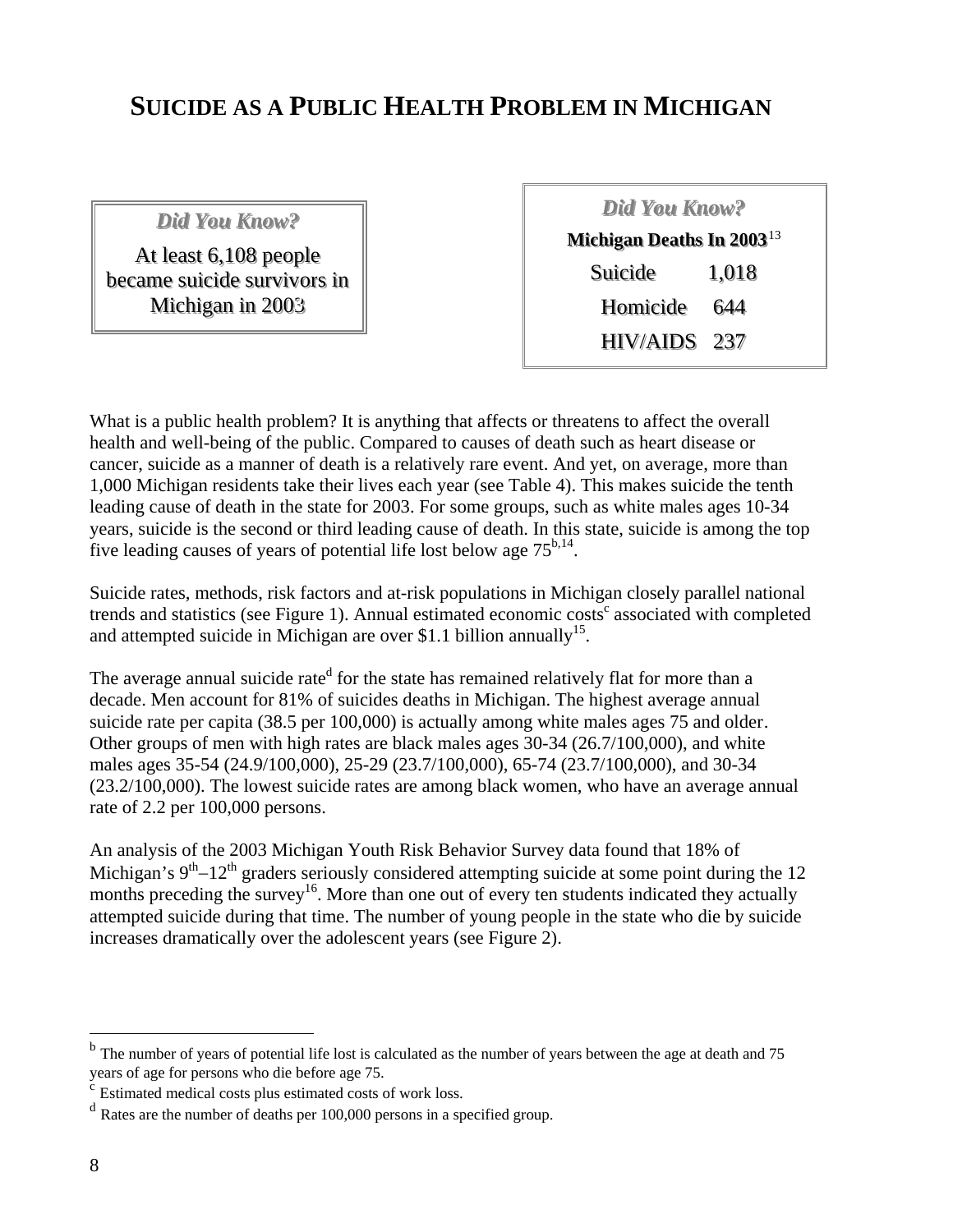| White        |             | <b>Black</b>  |              |             | <b>Other</b>     |                |                | <b>Total</b>       |                |     |             |              |
|--------------|-------------|---------------|--------------|-------------|------------------|----------------|----------------|--------------------|----------------|-----|-------------|--------------|
| Age          | <b>Male</b> | Female        | <b>Total</b> | <b>Male</b> | Female           | <b>Total</b>   |                | <b>Male Female</b> | <b>Total</b>   |     | Male Female | <b>Total</b> |
| $10 - 14$    | 6           | 3             | 8            |             | $\boldsymbol{0}$ | $\overline{2}$ | -              |                    | -              | 7   | 3           | 10           |
| $15-19$      | 41          | $\mathcal{I}$ | 48           | 6           |                  | 7              | $\overline{2}$ |                    | 3              | 49  | 9           | 58           |
| $20 - 24$    | 56          | 9             | 64           | 10          |                  | 11             | 2              |                    | 2              | 67  | 10          | 77           |
| $25 - 29$    | 59          | 12            | 71           | 10          | $\overline{2}$   | 12             | 3              |                    | 3              | 71  | 14          | 85           |
| 30-34        | 65          | 12            | 77           | 13          | 2                | 16             |                | $\overline{0}$     |                | 80  | 15          | 94           |
| 35-44        | 164         | 46            | 210          | 16          | 5                | 20             | 3              |                    | 3              | 182 | 52          | 234          |
| 45-54        | 142         | 38            | 181          | 10          | 4                | 14             |                |                    | $\overline{2}$ | 153 | 43          | 196          |
| 55-64        | 73          | 23            | 95           | 3           |                  | 4              |                |                    |                | 77  | 24          | 101          |
| 65-74        | 61          | 11            | 71           | 4           |                  | 5              |                |                    | $\overline{2}$ | 65  | 12          | 77           |
| $75+$        | 73          | 14            | 87           | 2           |                  | 3              | $\Omega$       | $\Omega$           |                | 75  | 15          | 90           |
| <b>Total</b> | 738         | 174           | 911          | 75          | 17               | 91             | 12             | 6                  | 18             | 826 | 196         | 1,021        |

**Table 4. Average Annual Number of Suicides By Age, Race, and Sex, Michigan Residents, 1999-2002**[5](#page-7-1)

Decedents with unknown race (n=5) not illustrated but included in totals.

Numbers in columns and rows may not total exactly due to rounding.



**FIGURE 1. Suicide rates, Michigan and U.S. Residents, 1990-200[317](#page-17-14)**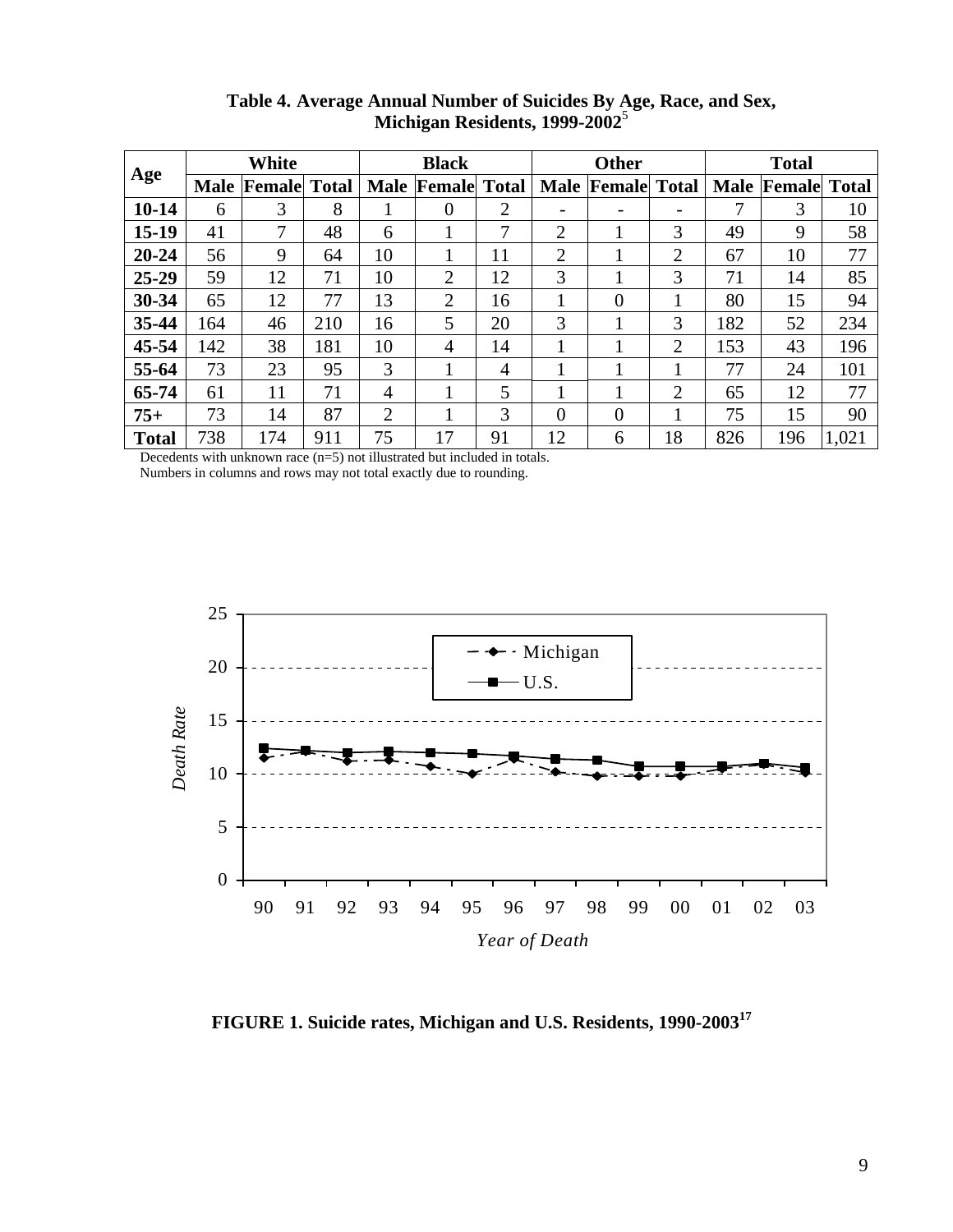

**Figure 2. Adolescent suicide deaths, Michigan, 1999-200[218](#page-17-15)**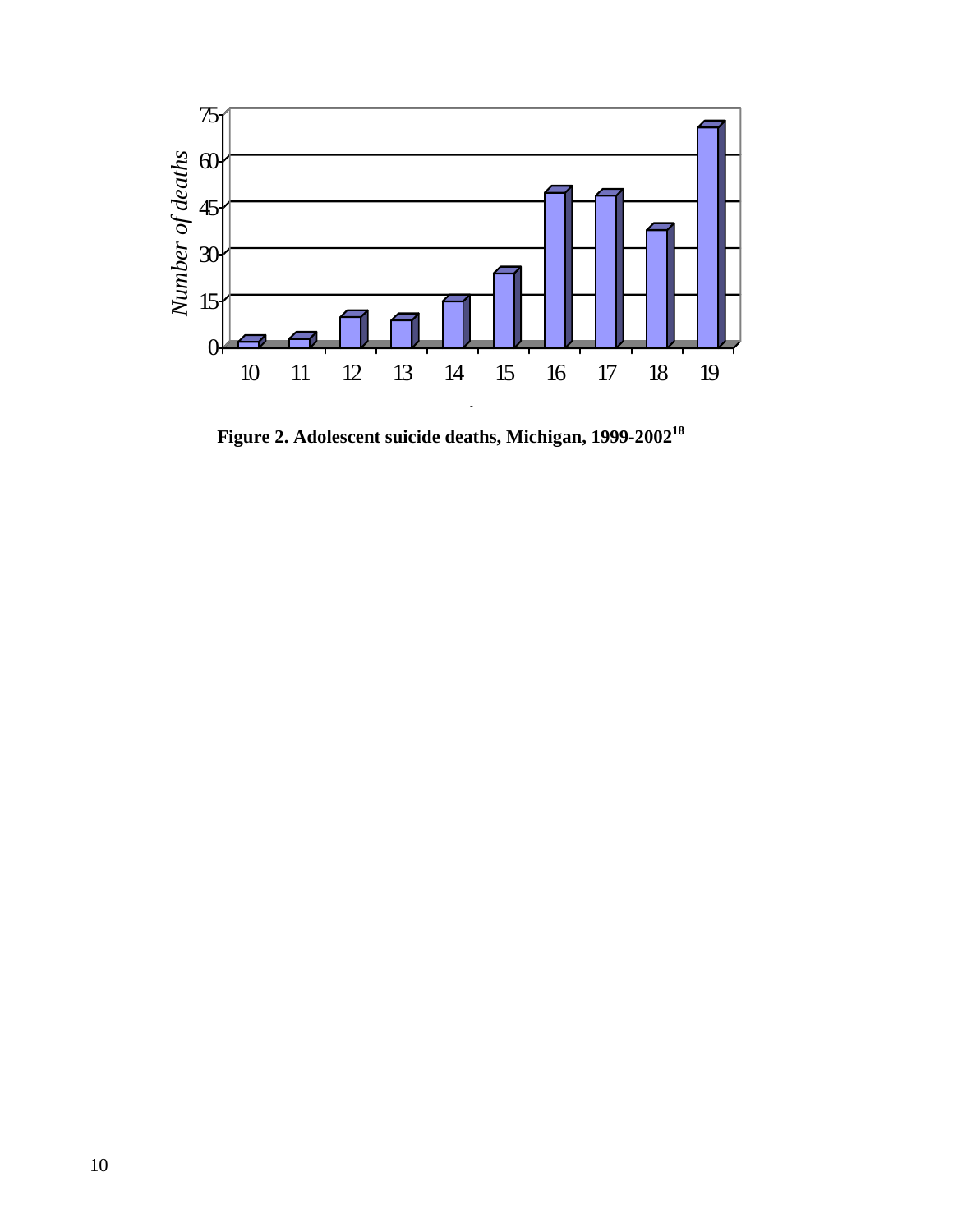## **REFERENCES**

<sup>1</sup> U.S. Department of Health and Human Services. *National Strategy for Suicide Prevention*: *Goals and Objectives for Action.* Rockville, MD: U.S. Department of Health and Human Services, Public Health Service, 2001.

<sup>2</sup> American Association of Suicidology. *Suicide in the U.S.A*. (Fact Sheet). Accessed at: http://www.suicidology.org/associations/1045/files/Suicide2002.pdf

<sup>3</sup> Kochanek KD, Murphy SL, Anderson RN, Scott C. Deaths: Final data for 2002. National vital statistics reports; vol 53 no 5. Hyattsville, Maryland: National Center for Health Statistics. 2004.

4 National Center for Health Statistics Vital Statistics System. *10 Leading Causes of Death, Michigan, 2002, All Races, Both Sexes.* Data accessed at: Hhttp://webappa.cdc.gov/sasweb/ncipc/leadcaus10.htmlH

5 Michigan Department of Community Health, Injury and Violence Prevention Section. *Average annual number of suicides by age, race, and sex: Michigan residents, 1999-2002* (Unpublished data)*.*

6 Michigan Department of Community Health, Injury and Violence Prevention Section. *Average annual suicide rates by age, race, and sex: Michigan residents, 1999-2002* (Unpublished data)*.*

7 McIntosh, J. *U.S.A. Suicide: 2002 Official Final Data*. Accessed at: http://www.suicidology.org/ associations/1045/files/2002datapgv2.pdf

<span id="page-16-0"></span> $\overline{a}$ 

<sup>8</sup> Blumenthal SJ. Suicide: A guide to risk factors, assessment, and treatment of suicidal patients. *In:* Frazier SH (ed.). *The Medical Clinics of North America: Anxiety and Depression.* 1988;72(4);937-971.

 $9^9$  Bertolote JM, Fleischmann A, De Leo D, Wasserman D. Psychiatric diagnoses and suicide: Revisiting the evidence. *Crisis.* 2004;25(4):147-155.

<sup>10</sup> Garofolo R, Wolf RC, Kessel S, Palfrey J, DuRant RH. The association between health risk behaviors and sexual orientation among a school-based sample of adolescents. *Pediatrics.* 1998;101;895-902.

 $11$  Fergusson DM, Horwood J, Beautrais AL. Is sexual orientation related to mental health problems and suicidality in young people? *Archives of General Psychiatry.* 1999;56(10);876- 880.

<sup>12</sup> Knox KL, Litts DA, Talcott GW, Feig JC, Caine ED. Risk of suicide and related adverse outcomes after exposure to a suicide prevention programme in the US Air Force: cohort study. *BMJ*. 2003; 327: 1376.

<sup>13</sup> Michigan Department of Community Health, Vital Records  $\&$  Health Data Development Section. *Total Deaths by Cause and Sex, 2003.* Accessed at:

Hhttp://www.mdch.state.mi.us/pha/osr/deaths/ DXCause113.aspH

<sup>14</sup> Michigan Department of Community Health, Vital Records  $\&$  Health Data Development Section, *Rates of Years of Potential Life Lost Below Age 75, By Sex, Due to Selected Causes of Death, Michigan Residents, 2003.* Accessed at:

http://www.mdch.state.mi.us/pha/osr/deaths/YPLLrankcnty.asp

15 Suicide Prevention Resource Center. *Michigan Suicide Prevention Fact Sheet.* Accessed at: Hhttp://www.sprc.org/statepages/factsheets/mi\_datasheet.pdfH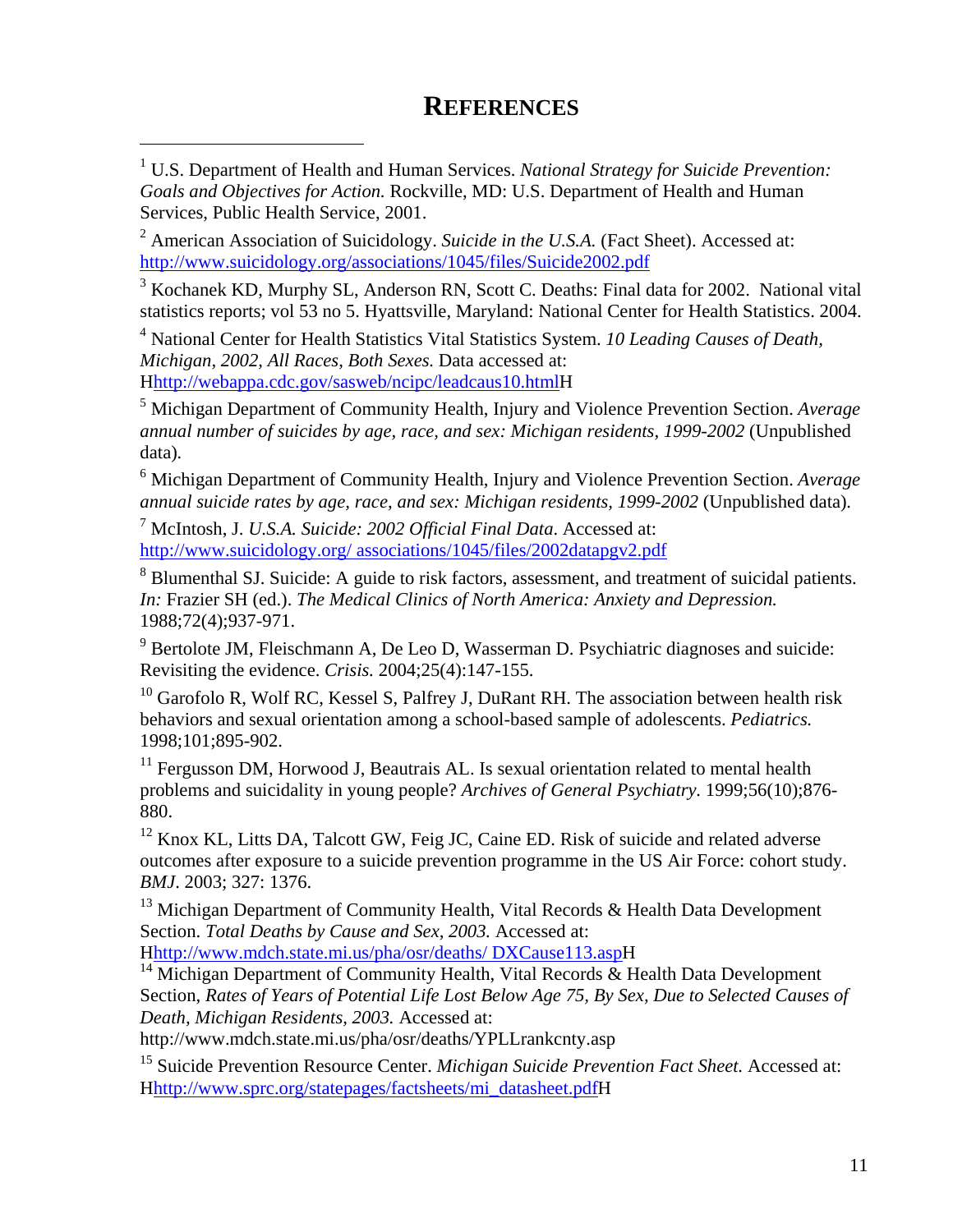16 Michigan Department of Education. *2003 Michigan Youth Risk Behavior Survey: Detailed Results by Item.* Accessed at:

<span id="page-17-0"></span>Hhttp://www.michigan.gov/documents/2003\_MI\_YRBS\_Chart\_84900\_7.pdfH

<sup>17</sup> Michigan Department of Community Health, Injury and Violence Prevention Section. Unpublished data.

<span id="page-17-15"></span><span id="page-17-14"></span><span id="page-17-13"></span><span id="page-17-12"></span><span id="page-17-11"></span><span id="page-17-10"></span><span id="page-17-9"></span><span id="page-17-8"></span><span id="page-17-7"></span><span id="page-17-6"></span><span id="page-17-5"></span><span id="page-17-4"></span><span id="page-17-3"></span><span id="page-17-2"></span><span id="page-17-1"></span>18 National Center for Health Statistics Vital Statistics System. 1999−2002, Michigan Suicide Injury Deaths and Rates per 100,000 All Races, Both Sexes, Ages 10 to 19*.* Data accessed at: Hhttp://webappa.cdc.gov/sasweb/ncipc/mortrate10\_sy.htmlH

 $\overline{a}$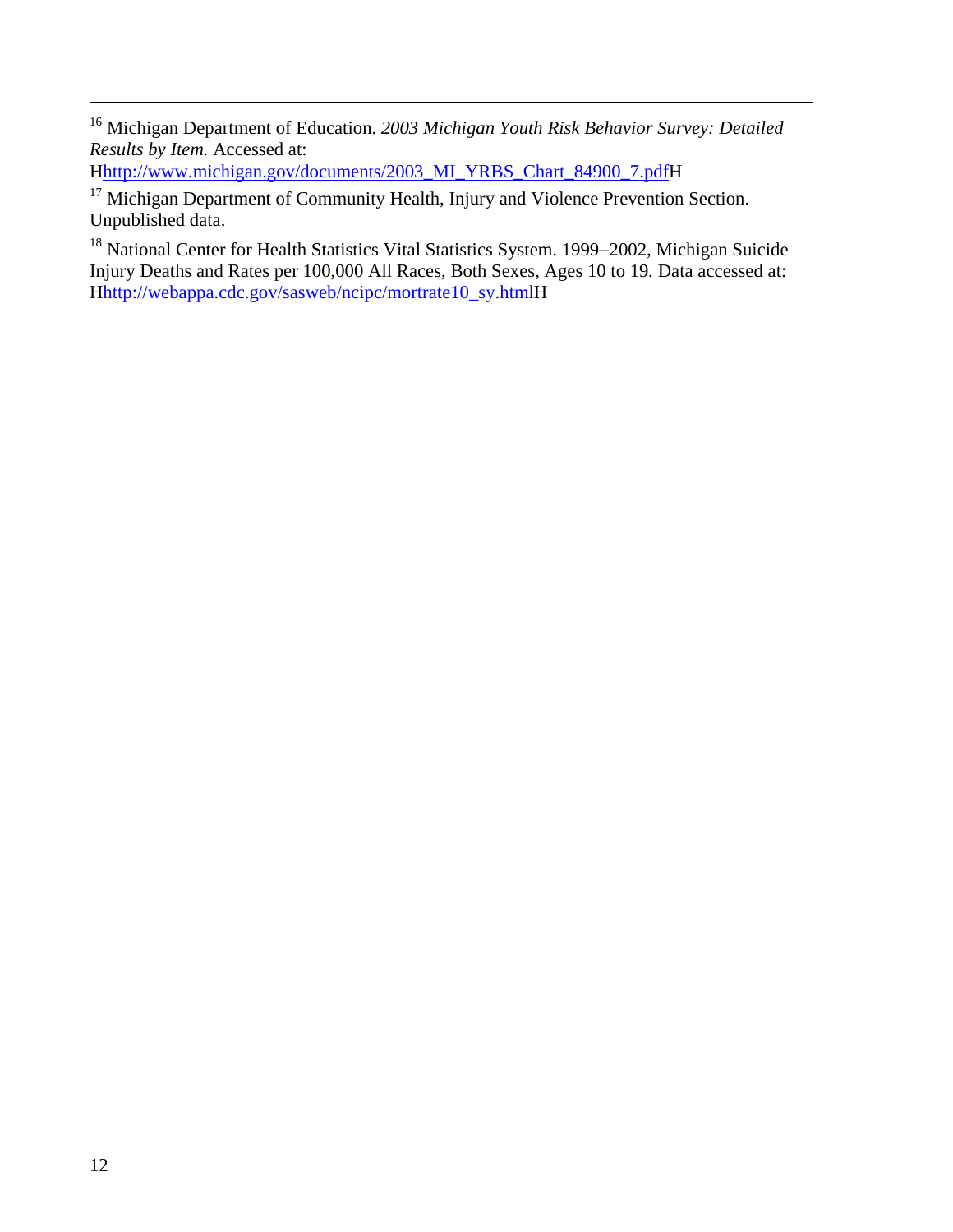## **GOALS AND OBJECTIVES**

<span id="page-18-0"></span>The Michigan Plan addresses the problem of suicide with an integrated approach to suicide prevention over the lifespan. Based upon the preponderance of evidence in the suicide prevention field as well as that learned through other prevention activities, to be truly effective, any prevention program must be multi-modal, integrated, and widely accepted. By implementing this type of plan we will, over time, have an impact on the incidence of suicide in Michigan. The commitment of a wide diversity of organizations, government leaders at the state and local level, community leaders, private sector leaders and private citizens is needed to effectively implement this plan.

The plan's overarching goal (Goal #1) is to reduce the incidence of suicide attempts and death. The members of MiSPC feel that this will be best accomplished through increased awareness across the state, implementation of best clinical and prevention practices, and advancement and dissemination of knowledge about suicide and effective methods for prevention. Given the ongoing research and evaluation of suicide prevention programs, we can expect that this plan will change as knowledge is advanced and best practices emerge. The following categories are the general framework for planning and there is full recognition that the goals and objectives overlap and contribute to a unified, integrated and coordinated effort.

# **Goal #1 Reduce the Incidence of Suicide Attempts and Deaths Across the Lifespan**

**Objective 1.1** Reduce the number of suicide attempts among Michigan youth, a population for which we have baseline data

> *DATA SOURCE: Youth Risk Behavior Survey results and emergency services surveillance systems.*

**Objective 1.2** Reduce suicide deaths among Michigan populations, utilizing evidence-based best practices focused on the unique needs of each community.

> *DATA SOURCE: Michigan Department of Community Health vital records*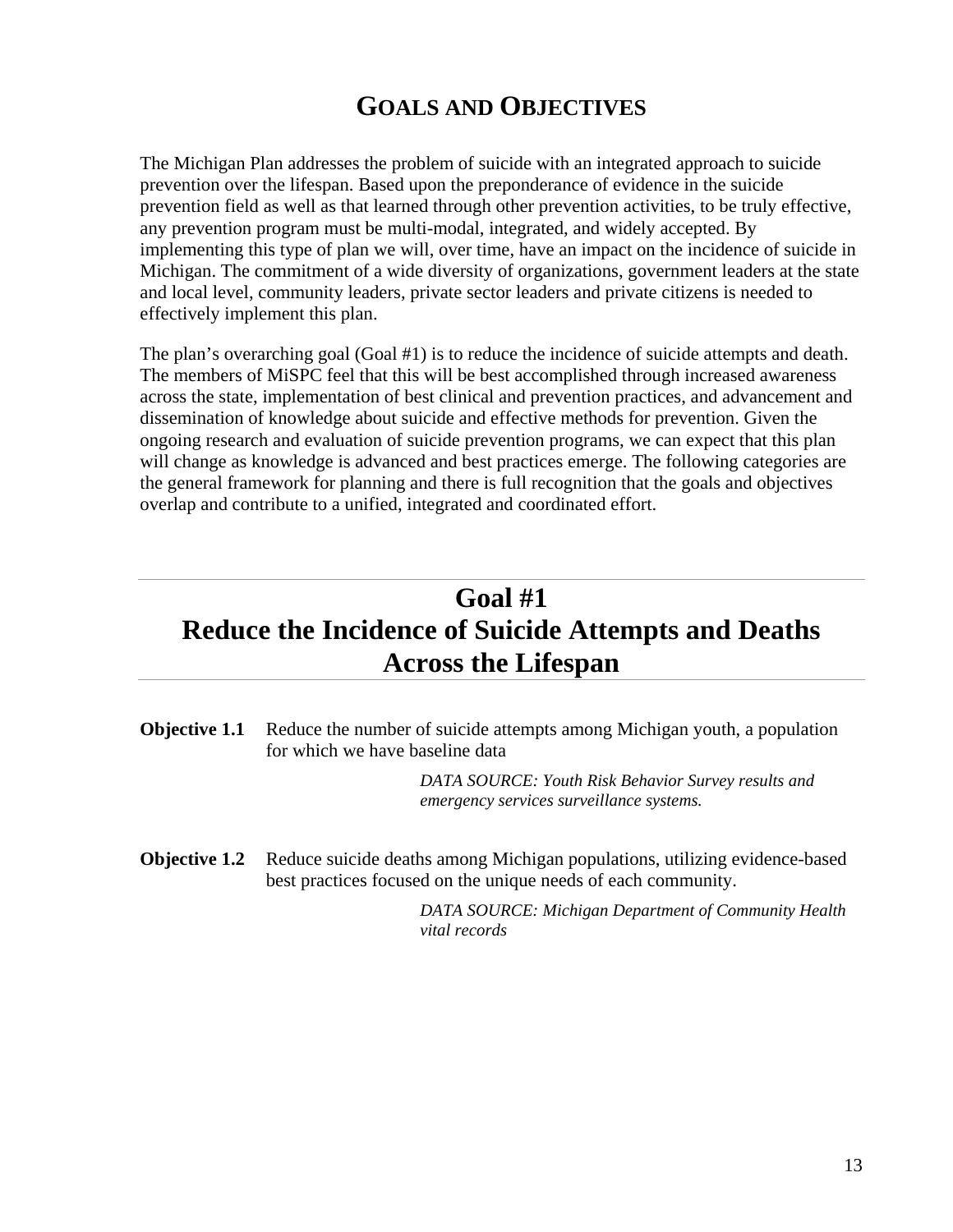## $A$ *WARENESS*

<span id="page-19-0"></span>Broaden the Public Awareness of Suicide and its Risk Factors

# **Goal #2 Develop Broad Based Support for Suicide Prevention**

#### **Objective 2.1** Identify and support a state-level management/leadership structure for oversight of the Michigan Suicide Prevention Plan.

- **2.1.1** Establish and staff an Office of Suicide Prevention (OSP) in Michigan. This Office should be embedded within the Michigan Department of Community Health with a reporting relationship to the Department Director in order to foster a collaborative, public/private partnership between the Department and the Michigan Suicide Prevention Coalition, as well as support collaboration across administrations and offices within MDCH.
- **2.1.2** Within one year, establish a Michigan Suicide Prevention Advisory Council (Michigan SPAC) comprised of a broad coalition of public and private sector representatives to oversee the implementation of the Michigan Suicide Prevention Plan.

*DATA SOURCES: State organizational chart, membership roster and record of meetings of the Michigan SPAC, record of MDCH and Michigan Suicide Prevention Coalition joint meetings. This objective will be evaluated jointly by the MDCH and the Michigan Suicide Prevention Coalition.* 

**Objective 2.2** Utilize the state's existing Community Collaboratives to take the lead to identify the appropriate leadership in each community to establish Local or Regional Suicide Prevention Coalitions and to seek broad and diverse participation at the local level. While the process can begin immediately, these coalitions should be established within 18 months.

> *DATA SOURCE: Membership rosters of Local or Regional Suicide Prevention Coalitions*

**Objective 2.3** The OSP, in collaboration with local coalitions, will utilize broad based publicprivate support to blend resources of stakeholders in support of suicide prevention.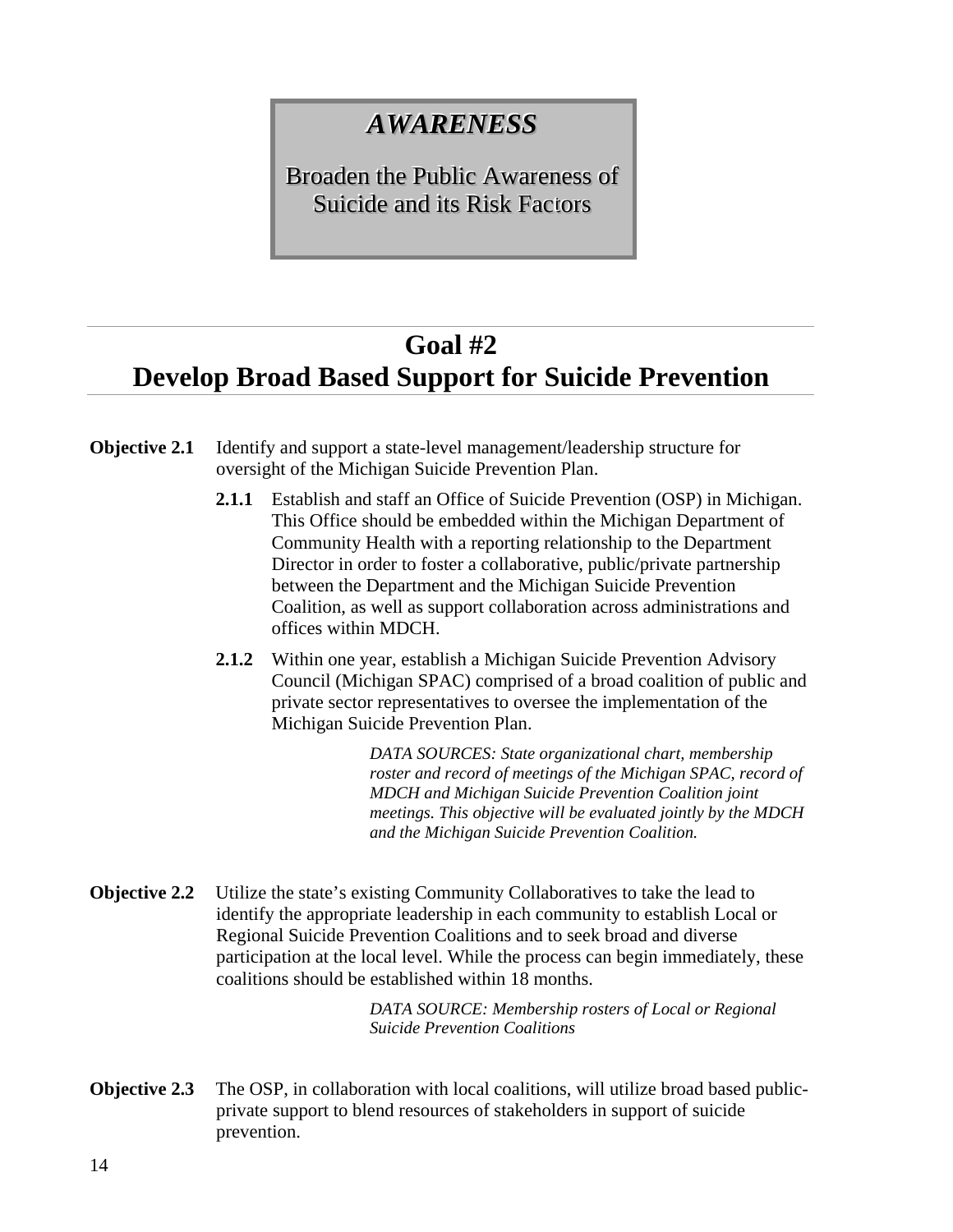*DATA SOURCE: Record of OSP initiatives involving public/private support for prevention strategies or programs* 

<span id="page-20-0"></span>**Objective 2.4** The OSP, in collaboration with local planning efforts, will utilize broad-based public-private support to seek additional funds for suicide prevention.

> *DATA SOURCE: Record of OSP collaborative initiatives that seek funding, and which result in funds for suicide prevention*

**Objective 2.5** The OSP will compile and make publicly available a Resource Directory that includes state and community reports referenced in the Plan.

> *DATA SOURCE: The Resource Directory and publicly available information on how it can be accessed.*

## **Goal # 3 Promote Awareness and Reduce the Stigma**

**Objective 3.1** The OSP will develop, within its first year and by coordinating with public and private sectors and assisting in local efforts, a comprehensive plan to implement a state-wide campaign promoting awareness that suicide is a preventable public health problem that reaches all citizens in Michigan.

> This would be followed in year two by implementation of at least one component of the comprehensive plan—a public awareness campaign that promotes the concept that suicide is preventable and that focuses on reducing the stigma of mental illness and improving help-seeking behaviors.

> > *DATA SOURCES: Publicly available comprehensive state plan and Michigan SPAC report concerning the scope of the implemented public awareness component.*

**Objective 3.2** Within one year, the OSP, in partnership with the Michigan Association of Suicidology (MAS), the Michigan Chapter of the Suicide Prevention Action Network (SPAN), and other public and private entities, will expand participation in symposiums held within the state on suicide prevention.

> *DATA SOURCES: Number of symposiums throughout the state on suicide prevention, their geographic locations, attendance and program content.*

**Objective 3.3** The OSP, during year one, will assist with educating the media on their critical role in suicide prevention, including mental illnesses and substance abuse, and collaborate to ensure responsible media practices in the coverage of these topics. Use of the nationally recognized *Reporting on Suicide:*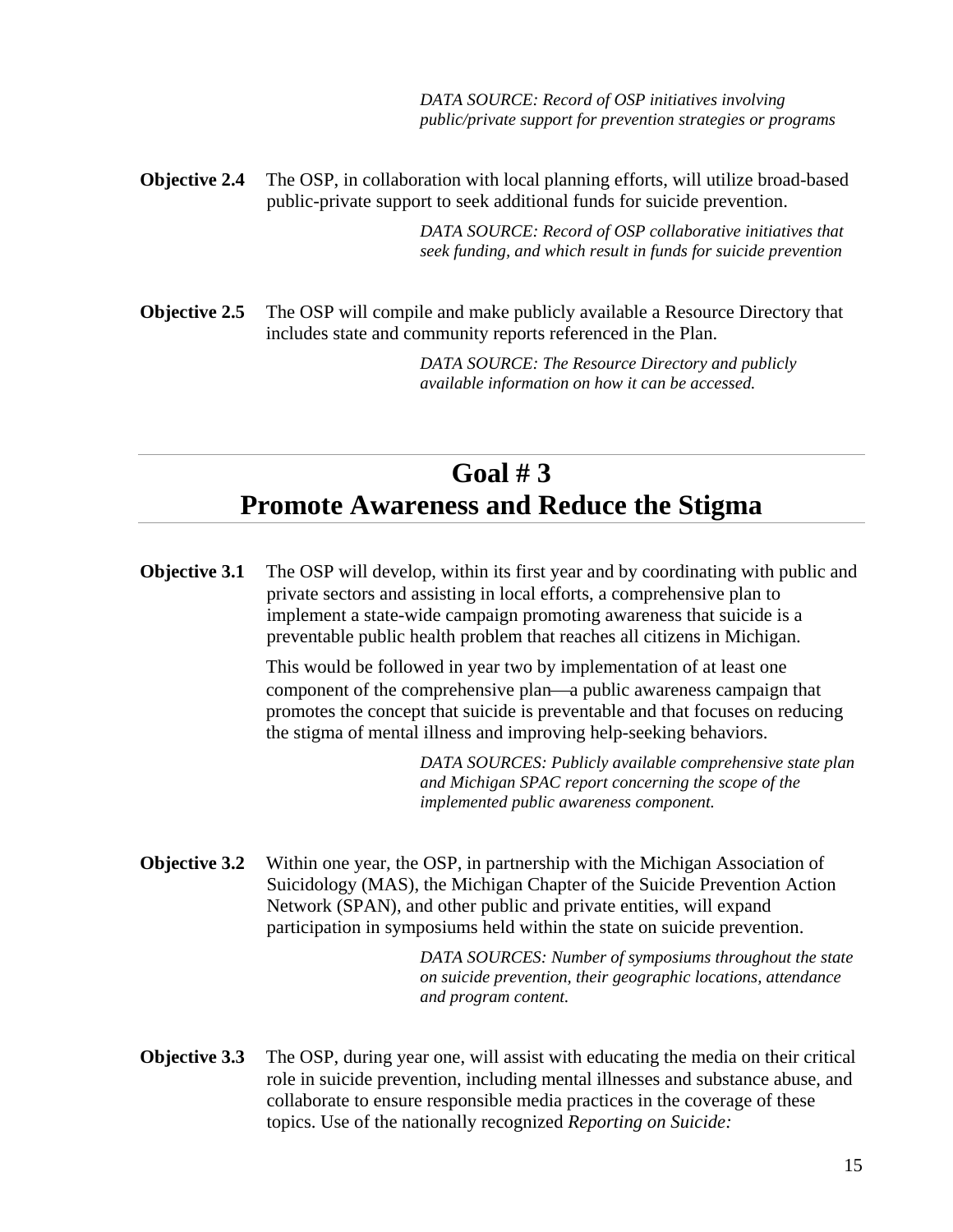*Recommendations for the Media* (U.S. Centers for Disease Control and Prevention) will be encouraged. OSP will assist with availability of curriculum for state journalism schools.

> *DATA SOURCE: Documentation of dissemination of media guidelines*

**Objective 3.4** Within one year, the Suicide Prevention Advisory Council will increase the awareness of policy makers by educating officials on the impact that suicide, mental illnesses, and substance abuse have on other policy areas, such as health care, law enforcement, and education.

> *DATA SOURCE: Documentation of dissemination of educational materials to policy makers.*

**Objective 3.5** Within two years, the OSP will identify and encourage the use of effective, best practices in prevention and awareness programs to mental health agencies, educational settings, law enforcement agencies, and other involved programs.

> *DATA SOURCE: Documentation of "best practices" information disseminated in regional and state conferences, workshops, etc.*

**Objective 3.6** Expand public awareness efforts that contribute to this goal and seek public and private partnerships to encourage help-seeking behaviors and to represent mental illnesses as diseases that are treatable.

> *DATA SOURCE: Reports from relevant state offices, the OSP, and the Michigan SPAC.*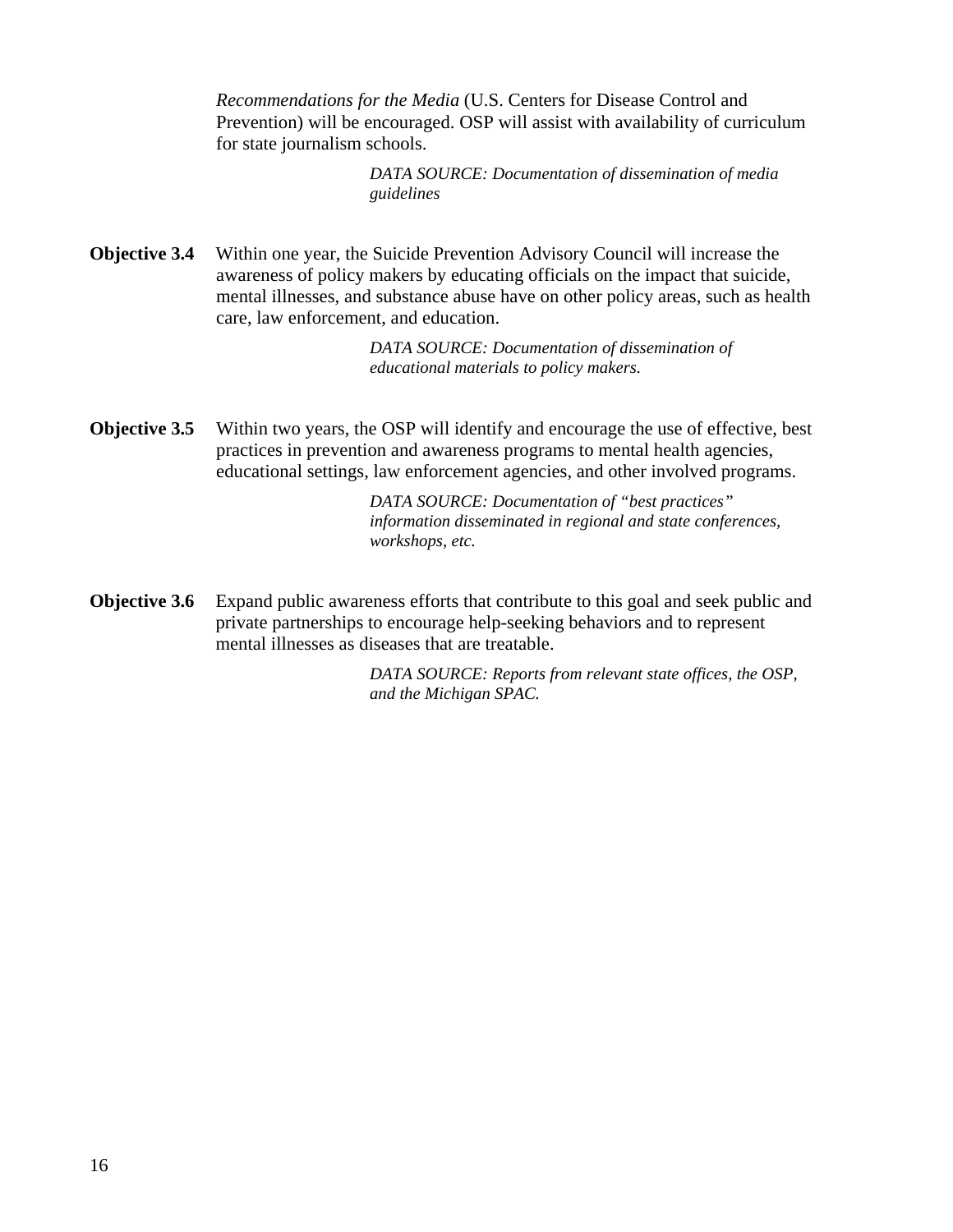## *INTERVENTION*

<span id="page-22-0"></span>Enhance Services and Programs, Both Population Based and Clinical Care

# **Goal #4 Develop and Implement Community-Based Suicide Prevention Programs**

**Objective 4.1** In each of the next five years, increase the number of local and/or regional suicide prevention collaboratives.

> *DATA SOURCE: Annual reports from OSP of Community Collaborative involvement.*

**Objective 4.2** Within the next two years, through collaboration and partnerships, increase the number of communities or counties that are implementing an evidence-based early intervention strategy for children who have experienced significant childhood trauma.

> *DATA SOURCE: Local and community data on program implementation gathered by Community Collaboratives and provided to OSP.*

**Objective 4.3** Encourage all communities to develop services for survivors of suicide and promote utilization of these services.

> *DATA SOURCES: Evidence that guidelines and technical assistance with provision of survivor services were made available to communities.*

- **Objective 4.4** Within the next three years, the OSP and the Michigan Department of Education will partner to develop legislative proposals for state policy best practice guidelines that support schools in implementing and expanding evidence-based suicide prevention and response policies and programs.
	- **4.4.1** Disseminate information to raise awareness among Michigan legislators, school administrators, educational associations, public and mental health advocacy groups, and parent groups regarding the impact of mental health on learning and lifelong health outcomes, and the role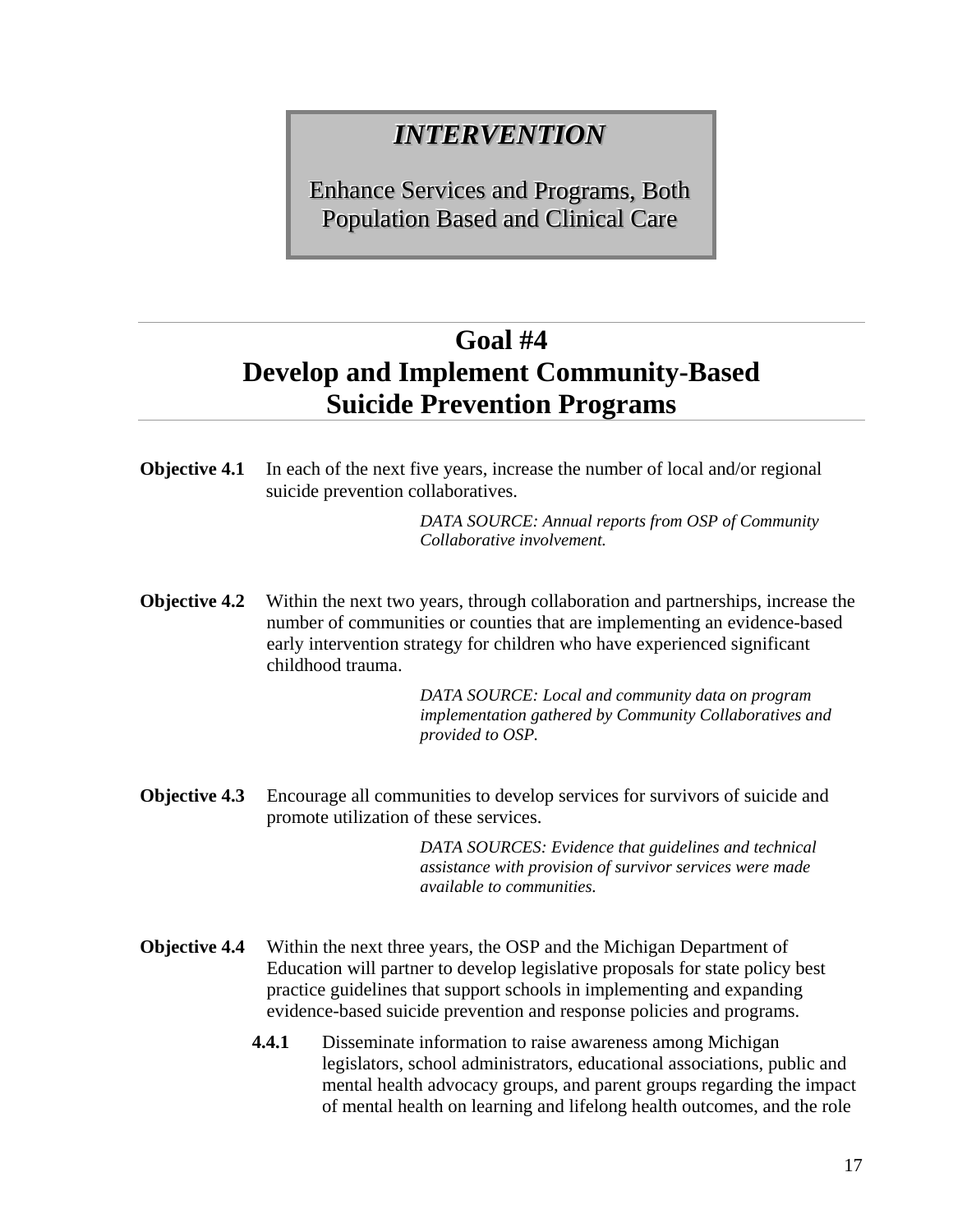of coordinated school health and safety programs in addressing mental health problems in schools.

**4.4.2** Develop proposed policies for the State Board of Education that encourage coordinated, evidence-based suicide prevention and response policies and programs, identify the characteristics of effective suicide prevention and response strategies, and further the Board's existing policies on coordinated school health and safety programs.

> *DATA SOURCES: Documentation of stated policies, legislative proposals and outcomes; Michigan SPAC reports on each point.*

- **Objective 4.5** Within two years, frame guidelines for evidence-based suicide prevention programming using a collaboration of school health partners, including the Michigan Departments of Education and Community Health, the Comprehensive School Health Coordinators Association, local school districts, community mental health agencies, Community Collaboratives, parent groups, suicide prevention advocacy groups, and others interested in the health and well-being of Michigan children and youth. The guidelines will be disseminated statewide to public and private education settings and will address objectives and resources for:
	- o Healthy environment and positive school climates that embrace the broad diversity of all youth and include sequential social-emotional skills curriculum addressing problem solving, help seeking, and decision making; physical and emotional safety for all students; proactive and positive school-wide discipline; and healthy and orderly physical environment
	- o Measures that decrease risk factors and enhance protective factors.
	- o Identification of students at-risk for suicide, including gatekeeper training for staff and students, screening, and peer support.
	- o Administrative issues, including policies and procedures, program support and maintenance, broad based diversity training, crisis response teams, evaluation of programs, duty, responsibility and liability
	- o Intervention strategies, involving school-community partnerships which facilitate referrals, 24 hour crisis response, and student re-entry support following a crisis
	- o Responding to a death by suicide, including to the needs of the school community and working with media – recommend using the CDC Guidelines for containment of suicide clusters and Guidelines for Media Coverage of Suicide.
	- o Family and community partnerships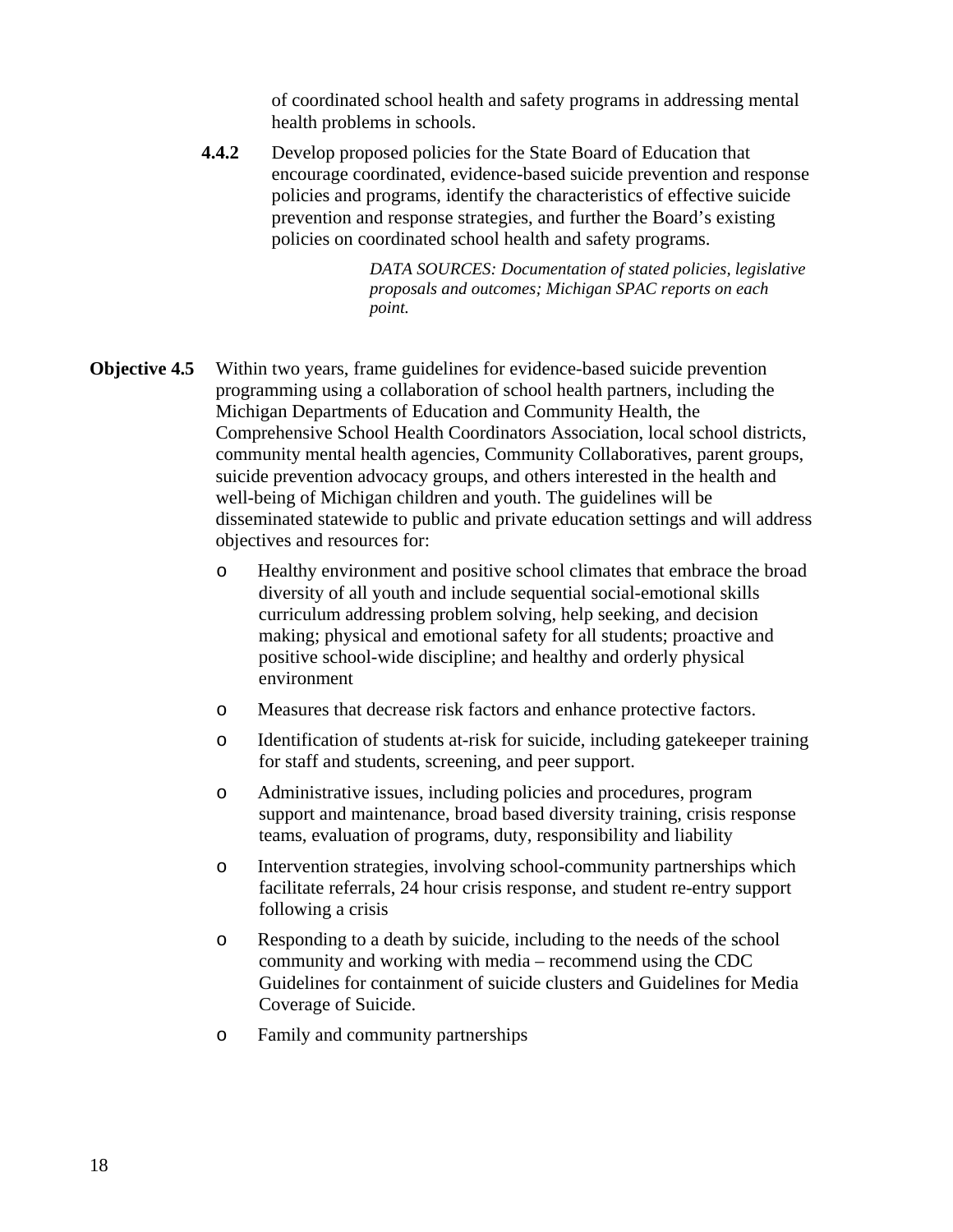<span id="page-24-0"></span>o Dissemination to all Michigan Public and Private educational settings

*DATA SOURCES: Record of collaboration (described above) in developing guidelines; and publicly available, comprehensive guidelines for evidence-based suicide prevention programming in schools* 

# **Goal #5 Promote Efforts to Reduce Access to Lethal Means and Methods of Suicide**

**Objective 5.1** Within three years, the OSP working in collaboration with the appropriate professional organizations, will increase the proportion of primary care clinicians, other health care providers, and health and safety officials who routinely assess the presence of lethal means (including firearms, drugs, and poisons) in the home and educate about actions to reduce associated risks.

> *DATA SOURCE: Establish baseline data (OSP, the Michigan SPAC and/or Community Collaboratives) for at least one category of health provider, enabling an evaluation of outcomes for this group(s) within three years.*

**Objective 5.2** Within three years, the OSP, in collaboration with local suicide prevention efforts, will assure that at least 50% of the households in the state are exposed to public information campaigns designed to reduce the accessibility of lethal means, including firearms, in the home.

> *DATA SOURCE: Record of penetration of public information campaigns*

# **Goal #6 Improve the Recognition of and Response to High Risk Individuals Within Communities**

- **Objective 6.1** Utilize Community Collaboratives to identify the number of "gatekeepers" in their communities who are trained to recognize at-risk individuals and intervene.
	- **6.1.1** Within three years, expand the number of gatekeepers.

*DATA SOURCE: Community Collaborative reports about available gatekeepers in their areas.*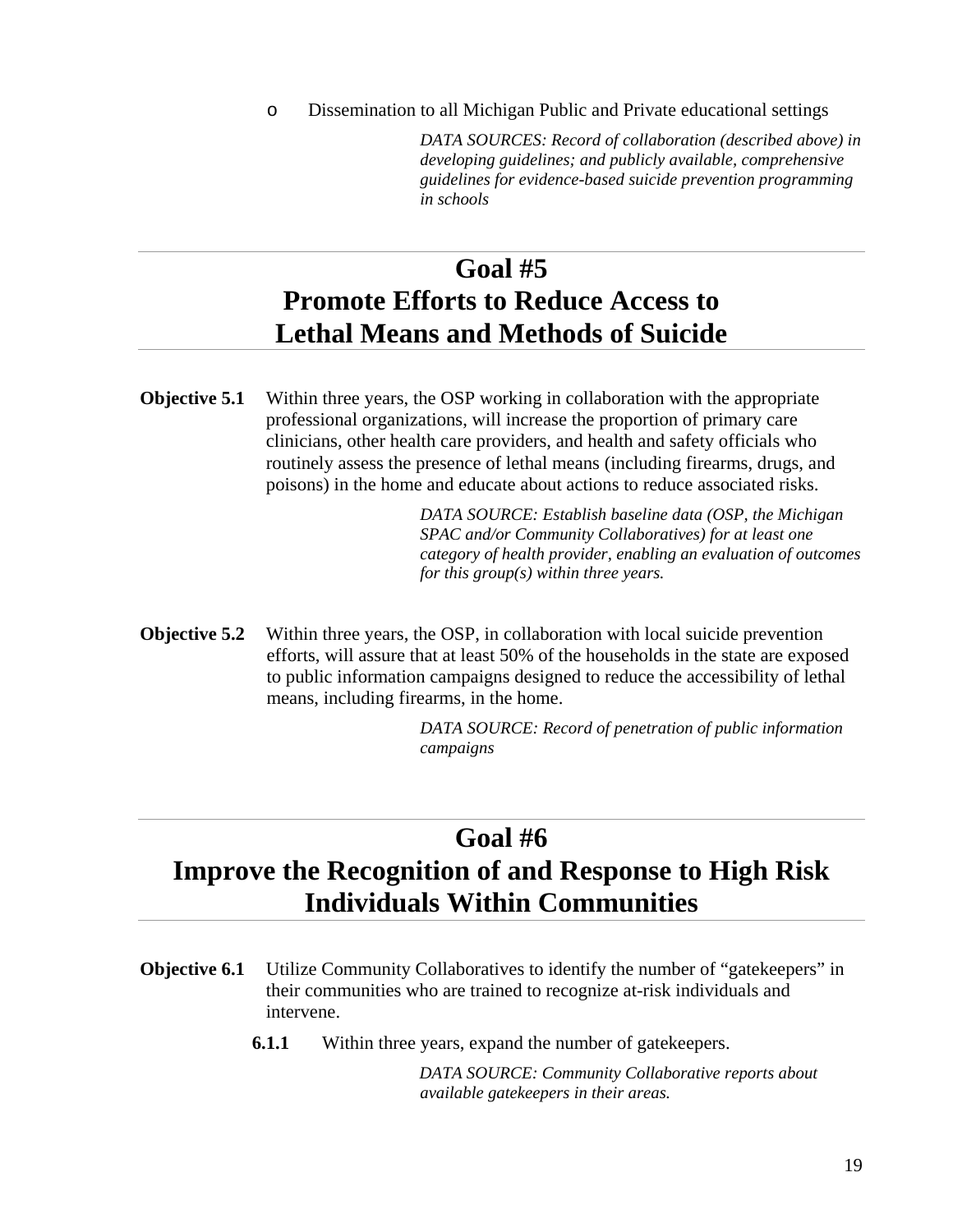As defined in the National Strategy for Suicide Prevention, key gatekeepers are those people who regularly come into contact with individuals or families in distress. They are professionals and others who must be trained to recognize behavioral patterns and other factors that place individuals at risk for suicide and be equipped with effective strategies to intervene before the behaviors and early signs of risk evolve further. Key gatekeepers include, but are certainly not limited to:

- Teachers and school staff
- School health personnel
- Clergy and others in faith-based organizations
- Law enforcement officers
- Correctional personnel
- Workplace supervisors
- Natural community helpers
- Hospice and nursing home volunteers
- Primary health care providers
- Victim advocates and service providers
- Mental health care and substance abuse treatment providers
- Emergency health care personnel
- Individuals and groups working with gay, lesbian, bi-sexual, and transgender populations
- Members of tribal councils and staff of health centers serving Native Americans in Michigan
- Persons working with isolated senior citizens
- Funeral directors
- **Objective 6.2** Within two years, the OSP and the Michigan SPAC will develop and disseminate a model for community "capacity assessment" for suicide prevention. This will include a template for resource identification. Its purpose will be to not only assist communities in identifying all available assets related to suicide prevention and intervention, but also any critical gaps and deficits.

*DATA SOURCE: Documentation of dissemination of the model to communities.* 

**Objective 6.3** Within one year the OSP and the Michigan SPAC will identify and distribute guidelines for suicide risk screening to primary care settings, emergency departments, mental health and substance abuse settings, senior programs, and the corrections system.

> *DATA SOURCE: Publicly available copies of materials and distribution lists*

**Objective 6.4** Within three years, the Michigan Department of Corrections will adopt and disseminate system wide policies and practices for suicide prevention in accordance with the American Correctional Association Standards for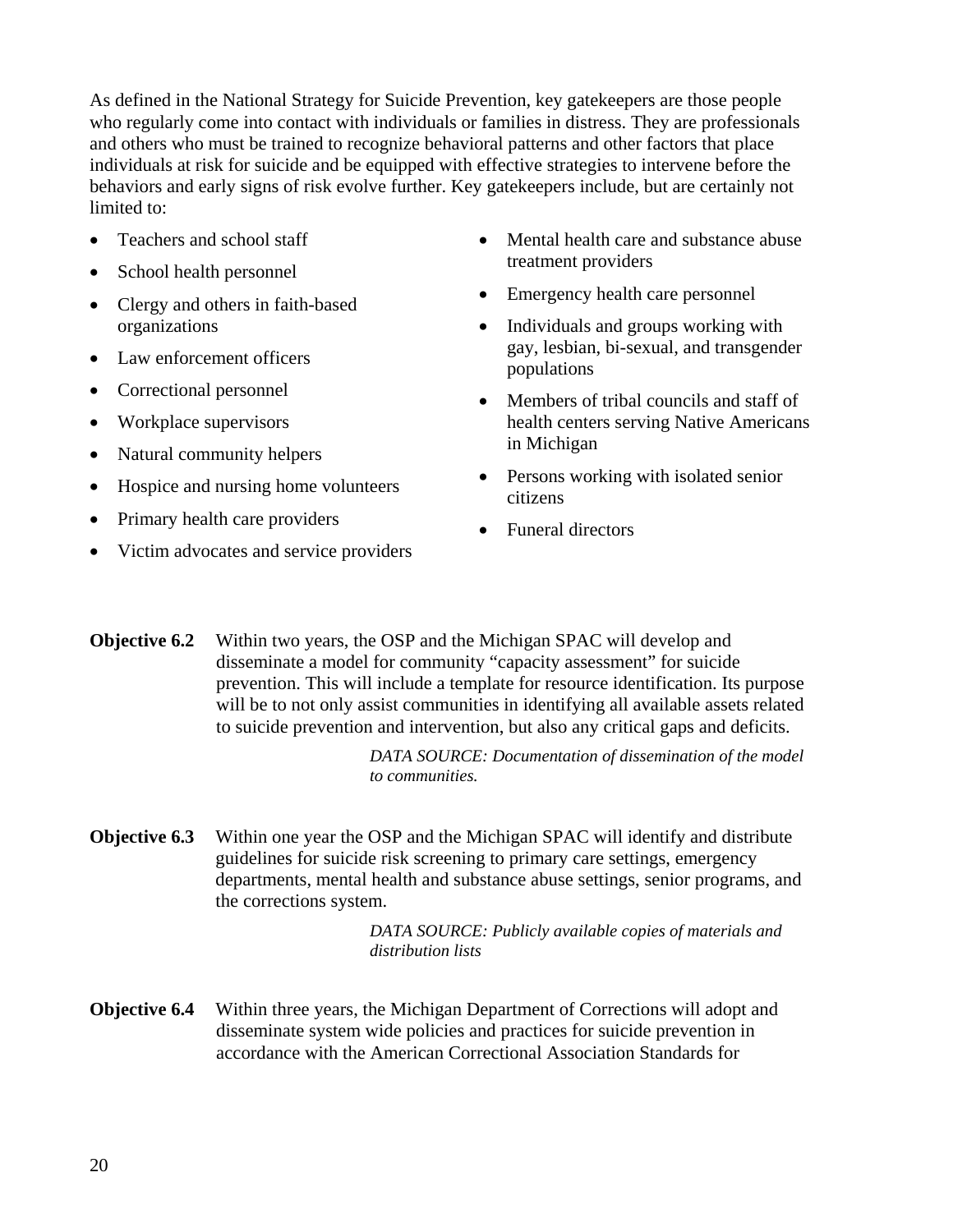<span id="page-26-0"></span>Emergency Care and Training, or the National Commission on Correctional Health Care.

> *DATA SOURCE: Record of policies and practices for suicide prevention*

**Objective 6.5** Within three years, require that all state funded colleges and universities develop suicide prevention policies, and implement one or more prevention strategies patterned after evidence-based approaches

> *DATA SOURCE: Publicly available policy statement(s) and record of implemented strategies.*

**Objective 6.6** Within two years, require Community Mental Health programs to implement suicide prevention training for all direct service personnel. They will also adopt policies and practices for suicide prevention/intervention including identification, intervention, discharge, and tracking of outcomes.

> *DATA SOURCE: Record of training sessions and percentages of direct service personnel who participated; documentation of policies*

# **Goal #7 Expand and Encourage Utilization of Evidence-based Approaches to Treatment**

**Objective 7.1** The OSP and the Michigan SPAC, in collaboration with the National Suicide Prevention Resource Center, will identify best practices for emergency departments and inpatient facilities that help ensure engagement in follow-up care upon a suicidal patient's discharge. The OSP and Michigan SPAC will disseminate this information.

> *DATA SOURCE: Provision of best practices documents and records of dissemination*

**Objective 7.2** Within 18 months, MDCH, in collaboration with the Michigan Association of Community Mental Health Boards, will assure that up-to-date evidence-based standards of care are distributed to the Public Mental Health/Substance Abuse system.

#### *DATA SOURCE: Evidence of distribution*

**Objective 7.3** Within 18 months, MDCH, in collaboration with the Michigan Association of Community Mental Health Boards (MACMHB), will identify quality care/utilization management guidelines for effective response to suicidal risk or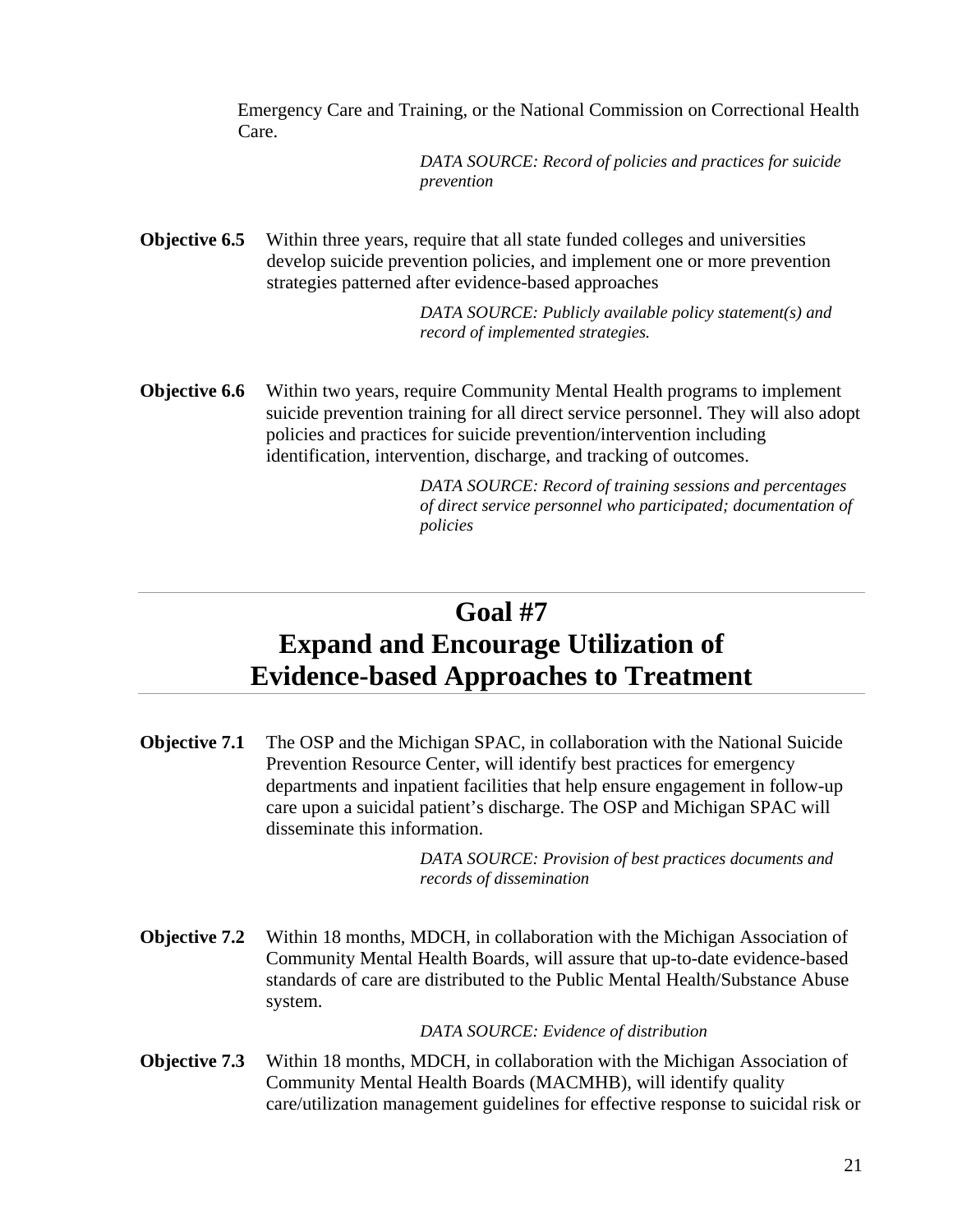<span id="page-27-0"></span>behavior and assure that these guidelines are incorporated into the state managed care plan.

> *DATA SOURCE: Identification of guidelines and incorporation into the managed care plan*

# **Goal # 8 Improve Access to and Community Linkages With Mental Health and Substance Abuse Services**

**Objective 8.1** MDCH, in collaboration with the Michigan Association of Community Mental Health Boards and the Community Collaboratives, will identify and disseminate model programs that address co-occurring disorders of mental health and substance abuse, as this combination of disorders significantly increases suicide risk.

> *DATA SOURCE: Publicly available document describing model programs; record of dissemination*

**Objective 8.2** Support policies and/or legislation that provide coverage for evaluation and treatment of mental illnesses and substance abuse that is equal with coverage of other illnesses and conditions.

*DATA SOURCE: Policy and/or legislative outcomes* 

**Objective 8.3** Within each of the next five years, increase the number of communities promoting the awareness and utilization of 24-hour crisis intervention services that provide full range crisis and referral services. These services may be locally based or linked to the national hotline. It is desirable that these services be AAS certified.

> Once the baseline is established the annual cumulative goal increases will be as follows:

| 2006 20%  |  |
|-----------|--|
| 2007 30%  |  |
| 2008 40\% |  |
| 2009 50%  |  |
| 2010 60%  |  |
|           |  |

*DATA SOURCE: MDCH mental health services audit*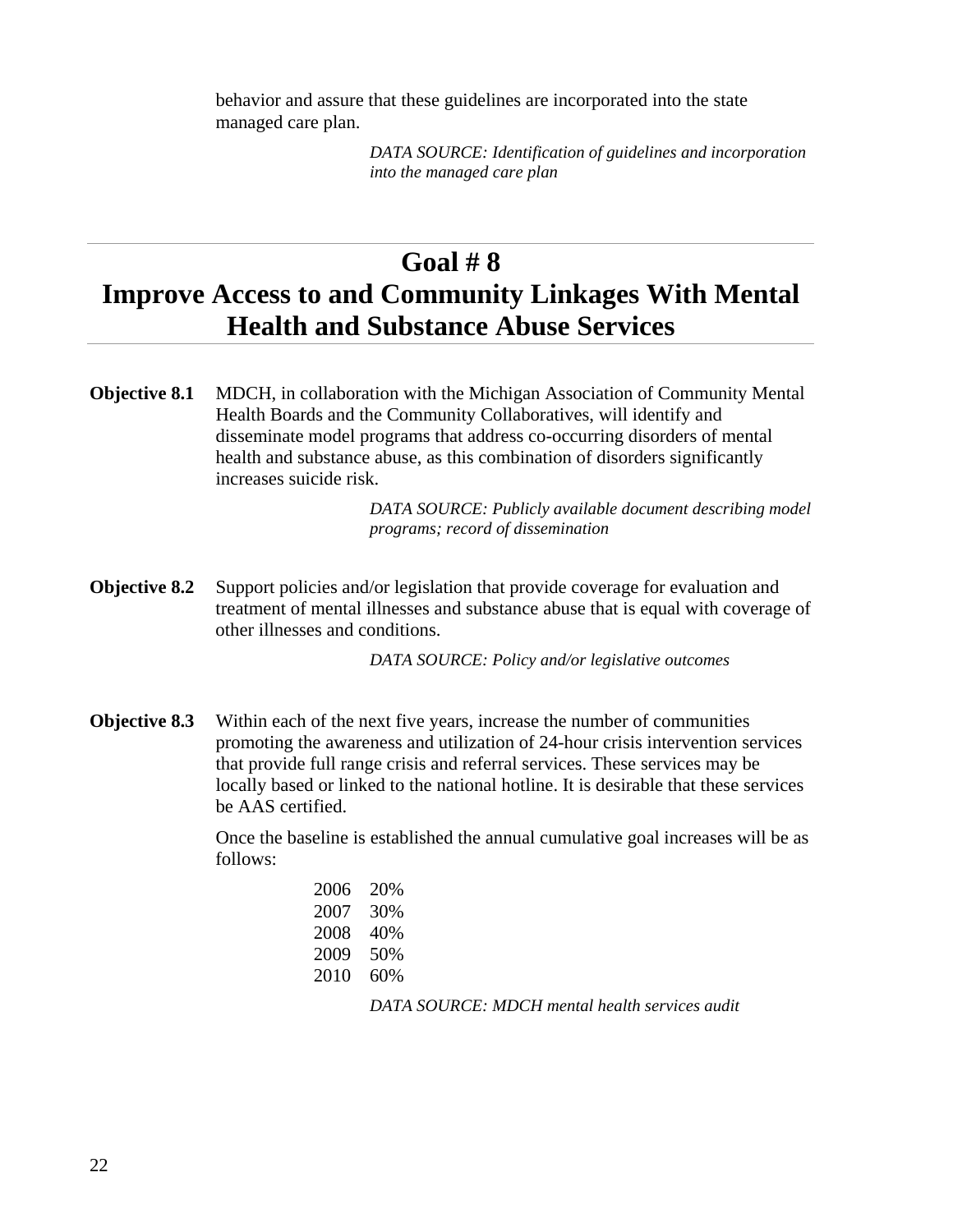# <span id="page-28-0"></span>*METHODOLOGY*

Advance the Knowledge of Suicide and Best Practices for Prevention

# **Goal #9 Improve and Expand Surveillance Systems**

**Objective 9.1** The Michigan Department of Community Health will produce reports, not less than annually, that will include data on suicide and suicide attempts. This data will include demographics, trends, methods, locale, and other information. This data will serve as a key tool in the evaluation of the Michigan Suicide Prevention Plan.

*DATA SOURCE: MDCH reports* 

**Objective 9.2** Promote the use of standardized protocols for death scene investigations throughout Michigan.

*DATA SOURCE: MDCH implementation report* 

Death scene investigation reports provide key information on circumstances and means of death. While use of a standardized protocol should improve the information available through Medical Examiner case files, the OSP and the Michigan SPAC should also examine how this information can be accessed and used through other systems.

- **Objective 9.3** Through an ongoing collaboration between the Michigan Departments of Education and Community Health and local public school districts, continue to conduct surveillance of youth risk behavior, including behavior related to suicide and depression, using the Youth Risk Behavior Survey developed by the Centers for Disease Control and Prevention and the Michigan Department of Education.
	- **9.3.1** Biannually, within one year of data collection, fact sheets related to the results of the 2003 Michigan YRBS most pertinent to depression and suicide, by age, gender, and race, will be widely disseminated in printed format and on-line.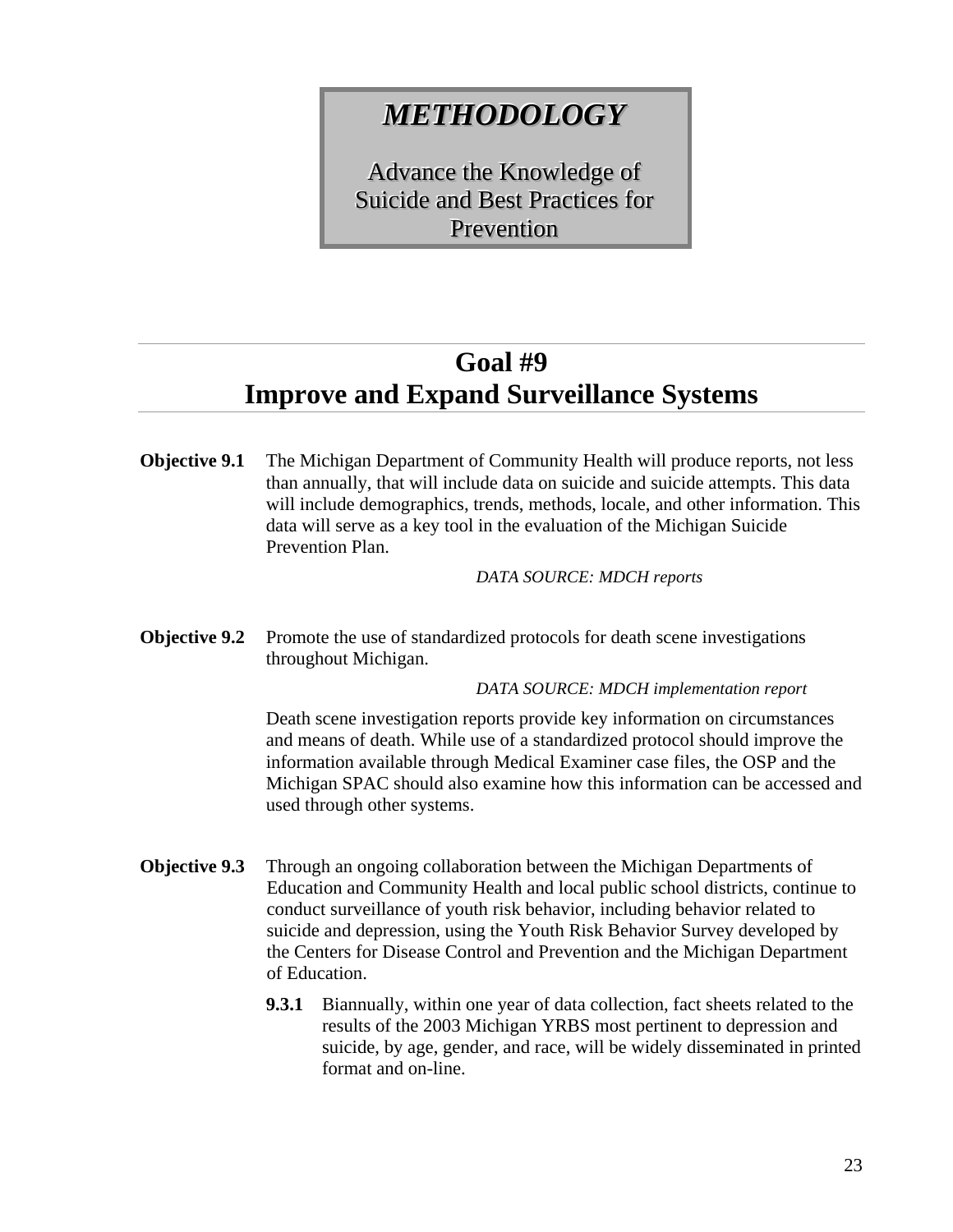<span id="page-29-0"></span>**9.3.2** Within two years, disseminate fact sheets related to the results of the 2005 Michigan YRBS, adding rates for Native American youth, in printed format and on-line.

> *DATA SOURCE: Report of YRBS results and records of dissemination*

**Objective 9.4** The results of the surveillance activities described above will be used to plan and evaluate state, regional, and local suicide prevention activities.

> *DATA SOURCE: Copies of written plans and evaluation reports.*

# **Goal #10 Support and Promote Research on Suicide and Suicide Prevention**

**Objective 10.1** The OSP and Michigan SPAC will encourage use of the national registry of evidence-based suicide prevention programs and clinical practices, located at the national Suicide Prevention Resource Center's website, [www.sprc.org](http://www.sprc.org/).; and provide regular reports about evidence-based approaches.

> *DATA SOURCE: Evidence of regular distribution of information about the SPRC and its website; compilation of evidence-based approaches.*

**Objective 10.2** Facilitate the development of public/private partnerships and community-based coalitions to build support for, and request funding for, suicide prevention research within the State of Michigan, including efforts to identify evidencebased strategies for various at-risk populations in the state.

*DATA SOURCE: Evidence of collaborative efforts to seek funds* 

**Objective 10.3** Determine the social and economic costs of untreated mental illnesses and substance abuse, and support strategies for reducing these costs.

> **Objective 10.3.1** Investigate, within three years, either statewide or in at least one defined region and/or for one defined at-risk population, the social and fiscal costs of untreated mental illness and alcohol/substance abuse to the State of Michigan.

> > *DATA SOURCE: Publicly available report on social and economic costs*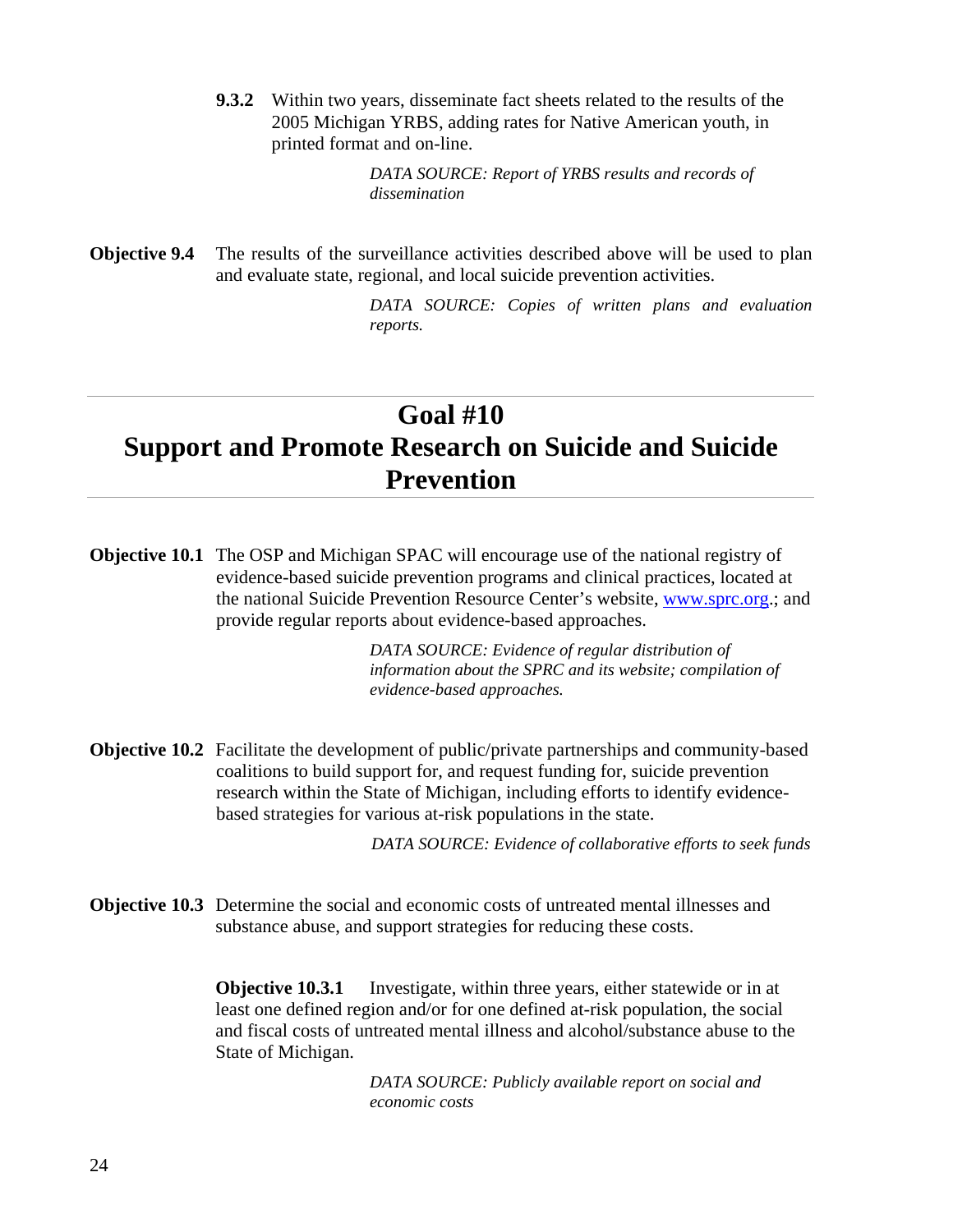**Objective 10.3.2** Based on the above investigation, consider the social and/or economic cost benefit(s) for parity in coverage of health benefits for mental illnesses and substance abuse.

*DATA SOURCE: Publicly available cost benefit report* 

**Objective 10.4** The OSP, with input from all community and state partners, will prepare and disseminate an annual progress report for the Michigan Suicide Prevention Plan.

*DATA SOURCE: The OSP's annual reports*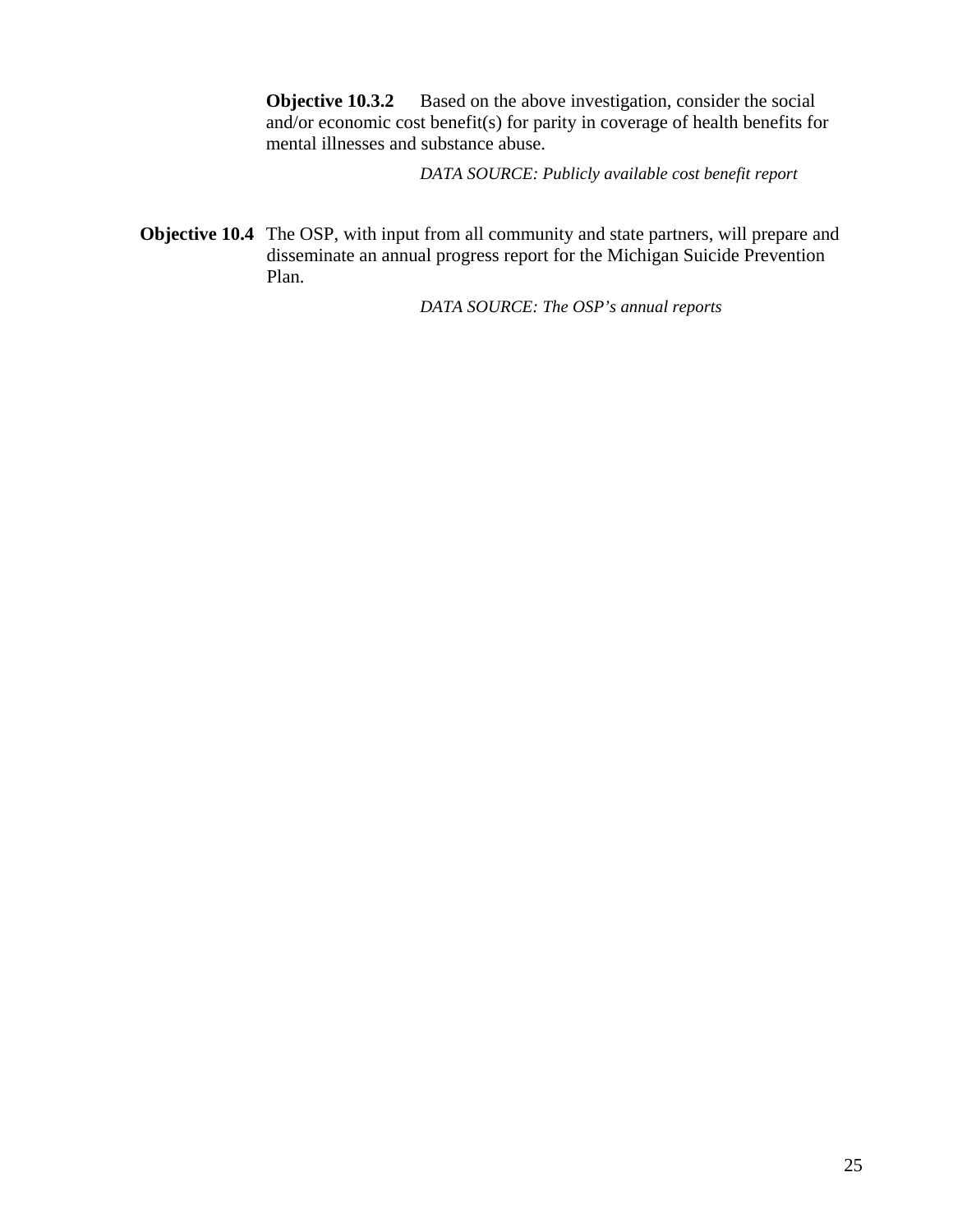## **RECOMMENDED RESOURCES**

<span id="page-31-0"></span>The American Association of Suicidology: [www.suicidology.org](http://www.suicidology.org/)

American Foundation for Suicide Prevention: [http://www.afsp.org/index-1.htm](http://www.afsp.org/)

The Canadian Association for Suicide Prevention: http://www.suicideprevention.ca/

Centers for Disease Control and Prevention http://cdc.gov/ncipc/factsheets/suicideoverview.htm

Children's Safety Network:<http://www.childrenssafetynetwork.org/>

Children's Safety Network, Economics & Data Analysis Resource Center: <http://www.edarc.org/>

Goldsmith SK, Pellmar TC, Kleinman AM, Bunney WE (eds.). *Reducing Suicide: A National Imperative.* Washington, D.C.: The National Academies Press, 2002.

Michigan Department of Community Health, Vital Records and Health Data Development Section: <http://www.mdch.state.mi.us/pha/osr/index.asp?Id=4>

Michigan State University, School of Journalism. Victims and the Media Program: <http://victims.jrn.msu.edu/>

*National Strategy for Suicide Prevention: Goals and Objectives for Action*. Rockville, MD: U.S. Department of Health and Human Services, Public Health Service, 2001.

U.S. Centers for Disease Control and Prevention. *Web-based Injury Statistics Query and Reporting System (WISQARS):* <http://www.cdc.gov/ncipc/wisqars/default.htm>

National Commission on Correctional Healthcare: <http://www.ncchc.org/index.html>

American Foundation for Suicide Prevention,American Association of Suicidology, Annenberg Public Policy Center. *Reporting on Suicide: Recommendations for the Media*: <http://www.afsp.org/education/recommendations/5/1.htm>

National Institute of Mental Health—Suicide Prevention: <http://www.nimh.nih.gov/suicideprevention/index.cfm>

New Zealand Ministry of Youth Development—Youth Suicide Prevention: <http://www.myd.govt.nz/sec.cfm?i=21>

Schneidman, Edwin. *The Suicidal Mind*. New York: Oxford University Press, 1996.

Suicide Prevention Action Network: <http://www.spanusa.org/>

Suicide Prevention Resource Center: <http://www.sprc.org/>

World Health Organization. *SUPRE—the WHO worldwide initiative for the prevention of suicide*: [http://www.who.int/mental\\_health/prevention/suicide/supresuicideprevent/en/](http://www.who.int/mental_health/prevention/suicide/supresuicideprevent/en/)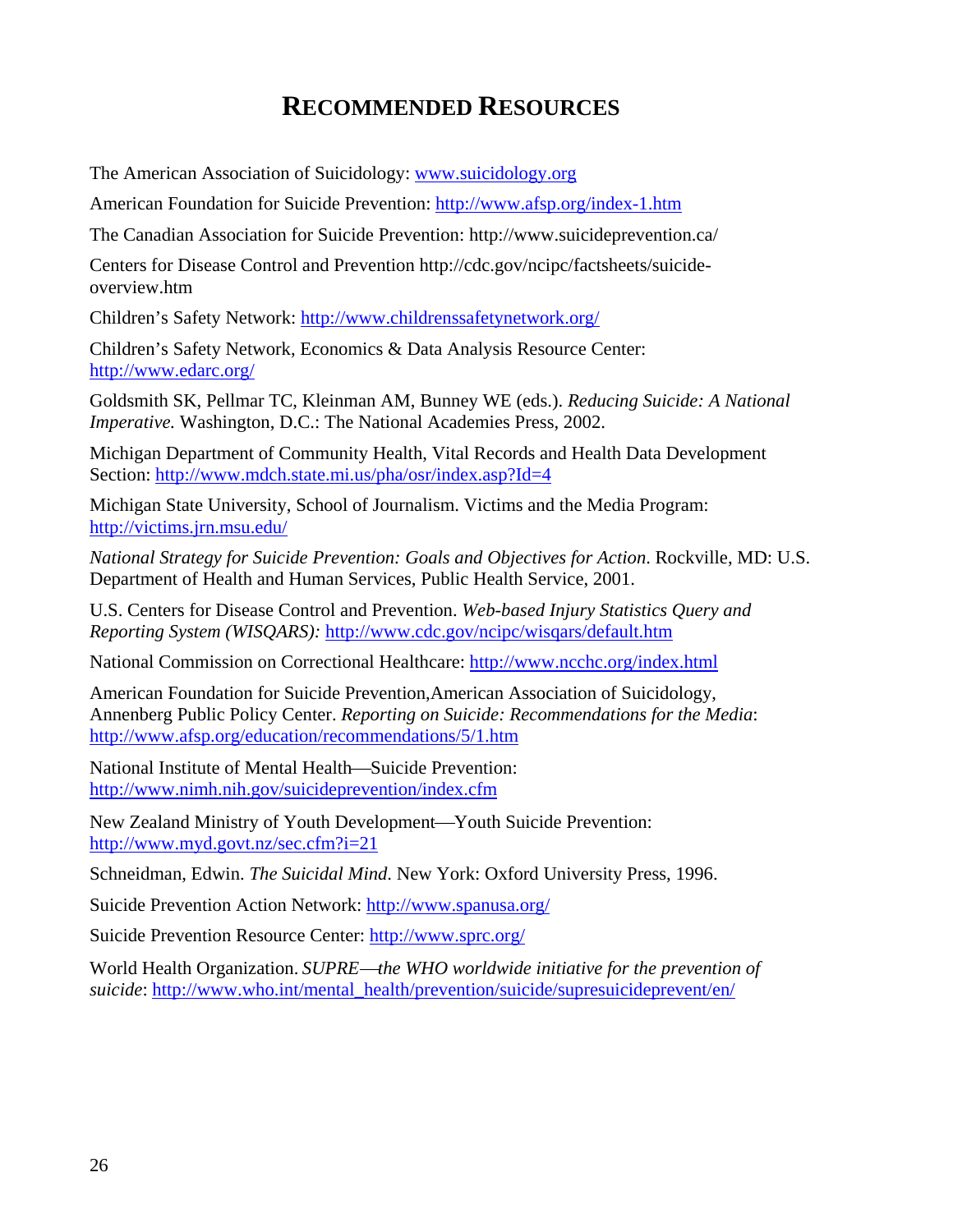## **APPENDIX A: SENATE RESOLUTION NO. 77**[e](#page-32-1)

<span id="page-32-0"></span>A resolution to recognize suicide as a serious state and national problem and to encourage suicide prevention initiatives.

Whereas, Suicide is the ninth leading cause of all deaths in the state of Michigan and the third cause for young persons ages 15 through 24. In 1995, suicide claimed over 960 Michigan lives, a number greater than the number of homicides. In addition, suicide attempts adversely impact the lives of millions of family members across the country; and

Whereas, The suicide death rate has remained relatively stable over the past 40 years for the general population. However, the rate has nearly tripled for young persons. The suicide death rate is highest for adults over 65; and

Whereas, These deaths impose a huge unrecognized and unmeasured economic burden on the state of Michigan in terms of potential life lost, medical costs incurred, and the lasting impact on family and friends. This is a complex, multifaceted biological, sociological, and societal problem; and

Whereas, Even though many suicides are currently preventable, there is still a need for the development of more effective suicide prevention programs. Much more can be done, for example, to remove stigmas associated with seeking help for emotional problems. Prevention opportunities continue to increase due to advances in clinical research, in mental disorder treatments, in basic neuroscience, and in the development of new community-based initiatives. Suicide prevention efforts should be encouraged to the maximum extent possible; now, therefore, be it

Resolved by the Senate, That we

 $\overline{a}$ 

(1) Recognize suicide as a statewide problem and declare suicide prevention to be a state priority;

(2) Acknowledge that no single suicide prevention program or effort will be appropriate for all populations or communities;

(3) Encourage initiatives dedicated to preventing suicide, helping people at risk for suicide and people who have attempted suicide, promoting safe and effective treatment for persons at risk, supporting people who have lost someone to suicide, and developing an effective strategy for the prevention of suicide; and

(4) Encourage the development, promotion, and accessibility of mental health services to enable all persons at risk for suicide to obtain these services without fear of any stigma.

pg. 983 JOURNAL OF THE SENATE [June 25, 1997] [No. 56]

<span id="page-32-1"></span><sup>&</sup>lt;sup>e</sup> The wording of the resolution passed by the House of Representatives on September 22, 1998, was essentially the same as that used in the Senate resolution.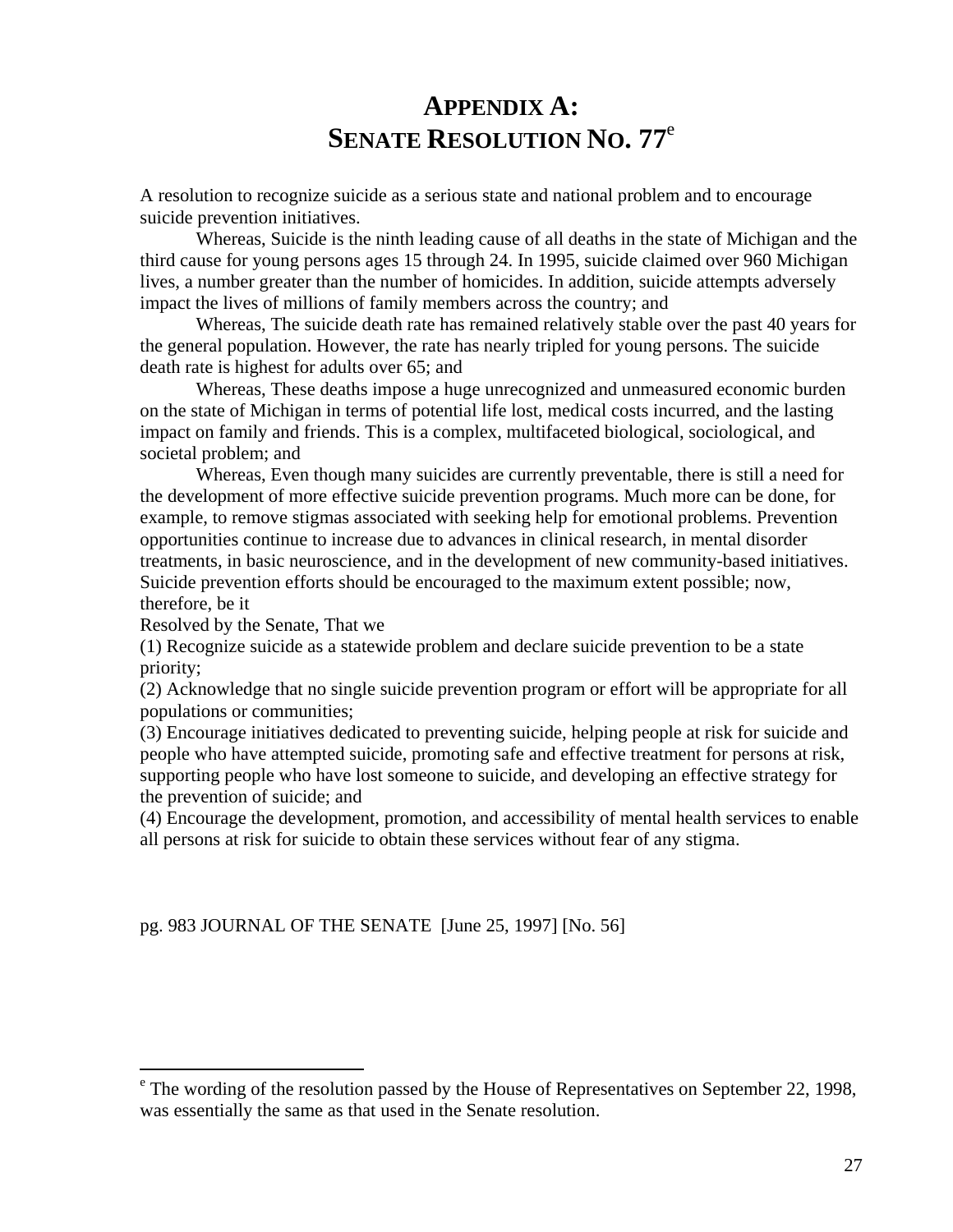# <span id="page-33-0"></span>**APPENDIX B: MICHIGAN SUICIDE PREVENTION COALITION**

Ms. Karen Amon Touchstone Services Ms. Susan Andrus ThumbResources.org Ms. Ain Boone Survivor: MAS Mr. Michael Cummings Joseph J. Laurencelle Foundation Ms. Peggy Kandulski President, MAS; Survivor Dr. Alton Kirk Associated Psychological Services Mr. Sean Kosofsky Triangle Foundation Ms. Sabreena Lachainn Survivor; Journey for Hope Ms. Lynda Meade MPHI/CDR Ms. Lindsay Miller MPHI/CDR Mr. William Pell Gryphon Place, Kalamazoo Ms. Judi Rosen-Davis MAS Mr. Tony Rothschild Common Ground Sanctuary Mrs. Elly Smyczynski Survivor Mr. Michael Swank Bay-Arenac Behavioral Health

Ms. Robin Bell Michigan Public Health Institute (MPHI)/Child Death Review Program (CDR) Ms. Patricia Brown Survivor; Michigan Association of Suicidology (MAS) Ms. Bonnie Bucqueroux Michigan State University, Victims in the Media Program Ms. Joan Durling Shiawasee Community Mental Health Authority Ms. Glenda Everett-Sznoluch Survivor; MAS Youth Suicide Prevention Ms. Cathy Goodell Mental Illness Research Association (MIRA) Mr. Eric Hipple MIRA; Stop Suicide Alliance; Survivor Dr. Hubert C. Huebl NAMI (National Alliance for the Mentally Ill) Michigan Dr. Cheryl King University of Michigan Department of Psychiatry Ms. Mary Leonhardi Administrator, Detroit Waldorf School Mr. Larry G. Lewis (MiSPC Chair) Vice-President MAS; C.O. Suicide Prevention Action Network (SPAN) of Michigan Ms. Vanessa Maria Lewis Advanced Counseling Service; MAS Ms. Mary Ludtke Michigan Department of Community Health (MDCH), Mental Health Services to Children and Families Ms. Karen Marshall Stop Suicide Alliance; Community Education About Mental Illness and Suicide (CEMS) of Oakland County CMH; Survivor Ms. Marilyn Miller MDCH, Office of Drug Control Policy Mr. Micheal Mitchell Emergency Telephone Service, Neighborhood Services Organization (NSO), Detroit Ms. Carol Pompey Indiana Coalition, Miles, Michigan Ms. Patricia Smith MDCH, Injury and Violence Prevention Section Ms. Merry Stanford MiSPC liaison from the Michigan Department of Education Mr. William Tennant Mental Health Association in Michigan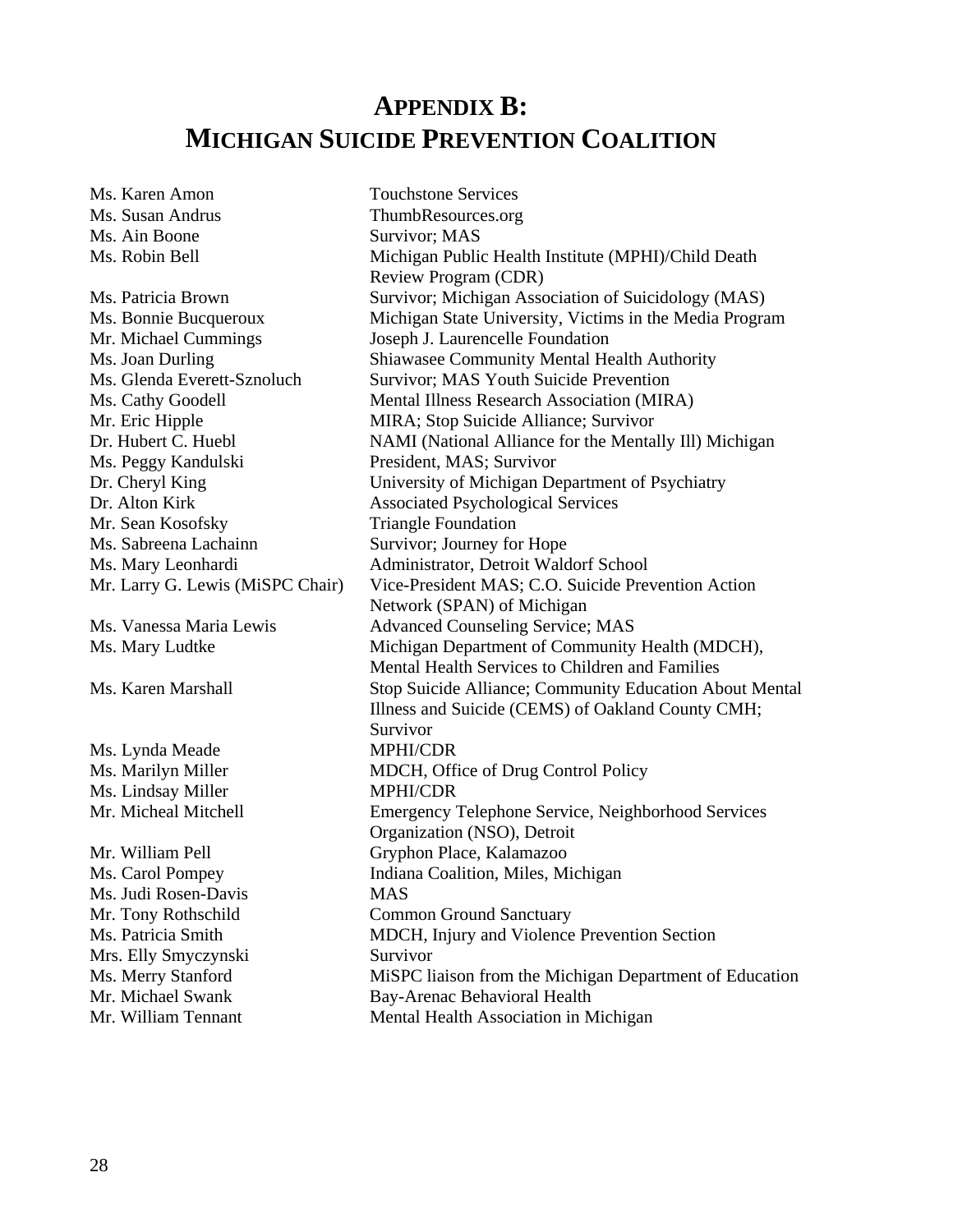#### **MICHIGAN'S PLAN IS DEDICATED TO THOSE WHO HAVE LOST THEIR LIVES TO SUICIDE**

| Mary Gallinagh Beghin         | October 25 1967        |
|-------------------------------|------------------------|
| Danny Sullivan                | 1970                   |
| Robert Taylor                 | 1970                   |
| Laura LaCharite               | February 25 1971       |
| Thomas J. Caldwell            | April 15 1972          |
| Joyce Hebert-Donaldson        | May 12 1974            |
| <b>Tippy</b>                  | 1976                   |
| <b>Beverly Taylor</b>         | <b>January 28 1977</b> |
| <b>Brian Anthony Bucek</b>    | July 6 1978            |
| Gregory Allan Florian         | June 11 1980           |
| <b>Jeff Anderson</b>          | November 11 1982       |
| John Sevakis                  | February 1 1983        |
| <b>Herbert Derby</b>          | <b>August 16 1986</b>  |
| Robert John Buckner           | May 2 1986             |
| Michael G Fix                 | May 9 1986             |
| Lawrence M. Nortan            | February 8 1987        |
| Nicole Marie Peterson         | April 25 1989          |
| Leonard K. West               | May 11 1990            |
| Gerry Stephani                | September 21 1990      |
| Jason Ruppal                  | <b>January 21 1991</b> |
| Helen Skarbowski              | <b>August 26 1992</b>  |
| Marcus John Codd              | <b>August 6 1992</b>   |
| Mark Bogatay                  | December 15 1992       |
| Justin Oja                    | December 4 1992        |
| Simran Nanda                  | <b>January 12 1992</b> |
| John Hookenbrock              | 1993                   |
| Theresa Boyce                 | April 17 1993          |
| Jason Michael Briggs          | February 23 1993       |
| Kenny Howard                  | 1994                   |
| <b>Ethan Gilbert</b>          | April 4 1994           |
| Nikki Freeman                 | April 9 1994           |
| Rick Jackson                  | December 25 1994       |
| Ted Tyson                     | <b>January 10 1994</b> |
| Jeff Joiner                   | <b>January 18 1994</b> |
| David Thompson                | January 2 1994         |
| Muhammond Brown               | March 10 1994          |
| Peter VanHavermat             | Jun-95                 |
| Robert James Toft             | December 2 1995        |
| <b>Scott Herald Stevenson</b> | <b>January 31 1995</b> |
| Ken Bon                       | March 28 1995          |
| <b>Bryce Green</b>            | <b>August 28 1996</b>  |
| David Williamson              | February 27 1996       |
| Carl Hookana                  | <b>January 17 1996</b> |
| Greg Erickson                 | July 20 1996           |
| <b>Heather Mays</b>           | <b>March 7 1996</b>    |
| <b>Jesse Ross Everett</b>     | November 30 1996       |
| <b>Shelley Dawn Markle</b>    | October 7 1996         |
| Keith Ellison                 | July 17 1997           |
| Eric Robert Shafer            | June 21 1997           |
| Terry Lee Garner              | November 19 1997       |
| Terry Baksic                  | October 10 1997        |
| Scott Mayer                   | December 1 1998        |

Curtis Joseph Stucki February 2 1998 Greg Pascoe February 2 1998 Jason Michael Harrold June 27 1998 Todd Stackowicz October 28 1998 William Henry Hebert **October 8 1998** Joel Scott Serlin September 22 1998 Deryl Roy Davis September 7 1998 Chris Pace September 9 1998 Chuck Rowe 1999 Cody Burton 1999 Eric Byrd 1999 Robert Houck April 5 1999 Gerald Auth August 22 1999 John Knowlton **August 28** 1999 Mark Eric Maxwell August 7 1999 David (DJ) Jones December 8 1999 Brian Walker February 20 1999 Jamie Lynn Jenkins July 12 1999 Peggy Tinker Pijor July 18 1999 Dwight Antcliff June 6 1999 Marcus Hodge May 20 1999 Thomas Baker November 1 1999 Thomas James Brundage **October 14 1999** Corey Hayslit September 20 1999 David Earnest Butcher Apr-00 Anna Trolla **April 4 2000** Jeffrey Daniel Hipple April 9 2000 Tara McClelland August 10 2000 Carol Verlee Sommers December 10 2000 Richard Scott Hubar January 26 2000 David A. Dill January 3 2000 Steve Clark June 22 2000 Brian Burnham June 5 2000 Clayton James Rogers June 7 2000 Dennis New May 13 2000 Kurt Liebetreu May 13 2000 Kurt Liebetrev May 13 2000 Jeff Rey Reuter May 18 2000 Doris Zwicker October 18 2000 Thomas W. Moxlow September 19 2000 John Chris Pieron September 23 2000 Brian Tiziani 2001 Heinz C. Prechter July 6, 2001 James Thomma Jr. April 29 2001 Mark Manning August 14 2001 Chad Baughey August 15 2001 Rhonda Roodland-Robinson August 18 2001 Susan Elizabeth Young August 21 2001 Troy James Duperron August 5 2001 Gilbert Hernandez February 11 2001 William Aloysius Petrick February 23 2001 James David McDonald January 15 2001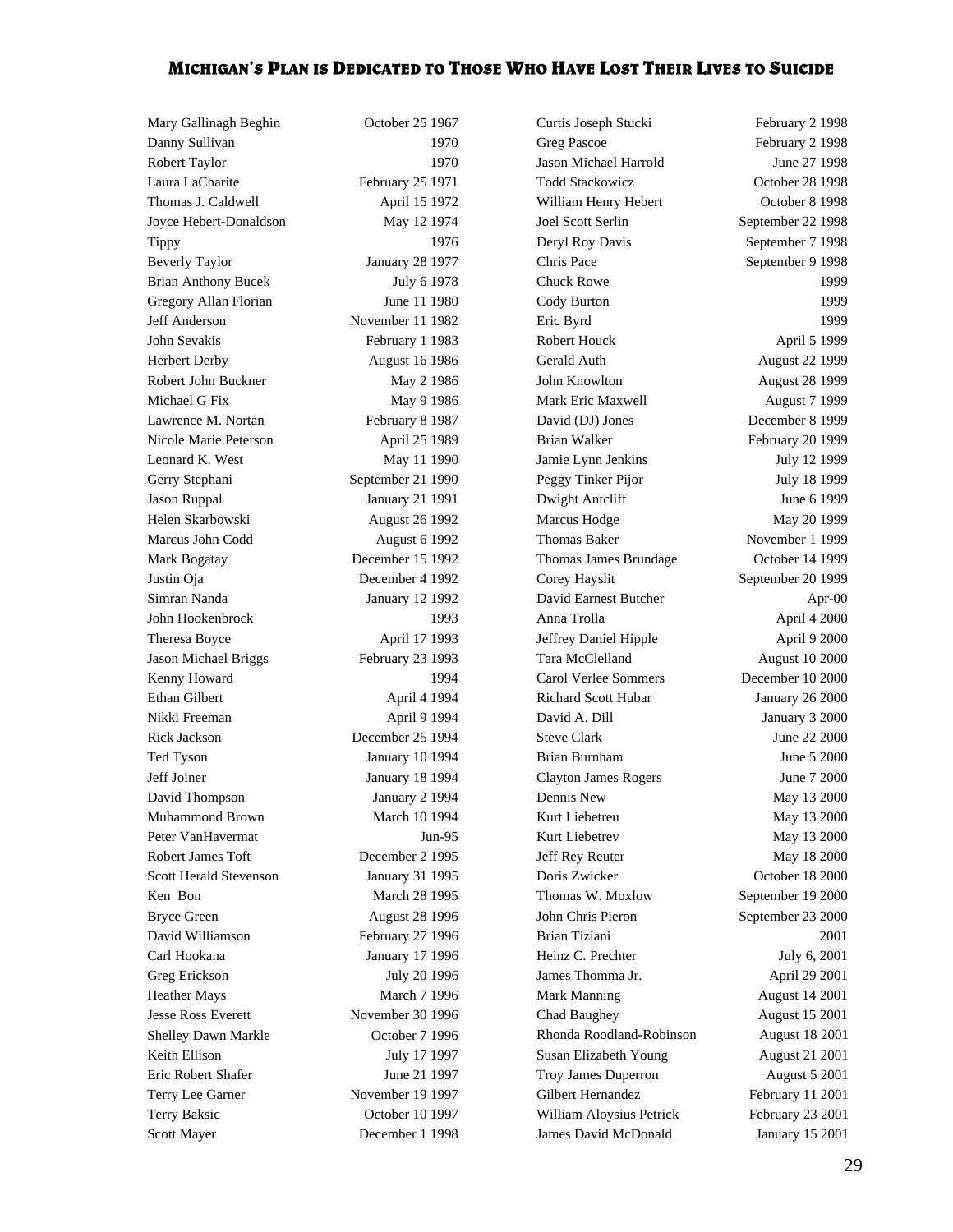Brian R ichard Triplet Januar Christopher Jay Spivey July 13 2001 Dennis W. Young June 16 2001 Dar yl Jermain Detective Sgt. R ichard D. Irvin March 20 2001 Matthew R ichard Co Larr y Alan Tho Philip "PJ" Heim Jr. Natricia Burray - Ciefiolk Russell Meehan September 7 2001 Greg Grisham September 9 2001 Brian Gearhar Kurt Vullard August 29 2002 Amy Marie Powell August 31 2002 Yale D. Mette Christine Marie Klein Bruce Ward Thomas Kobrehel July 7 2002 Ralph Patterson June 17 2002 Reggie Williams June 25 2002 Jennifer Sturtz June 4 2002 Brent Lindstrom March 5 2002 Gina Elizabeth Jackson May 1 2002 Michael Alan Aldelson May 14 2002 George Bardon November 18 2002 Terri Bozyk November 18 2002 Martin Wilford Boone Jr. November 4 2002 Eric Daniel Dorbin "Big E" October 14 2002 Dann y "Amos" Tay Jimmy Glenn Farley April 10 2003 Russell Lee Bingham April 22 2003 Michael Lon e y Januar y 20 2003 Chase Edwards March 3 2003 Fred Zaplitn Jim Epperson May 3 2003 Robert O Sharon Miller Corober 14 2003 Ryan Osterman September 11 2003 Corey Maslank **Brittany Moore** Christopher Jam Donna Harmenan August 17 2004 Joe Wolfe August 8 2004 Justin Turner December 24 2004 Ruth W yatt Februar y 8 2004 Shilpa January 5 2004 Mark Spengler June 28 2004 **Bobby Ruttledge** Ray mond Lepag Zachar y B Brandon Goodreau May 10 2004 Ryan Currie 16

Jim Tuscan  $y \hspace{2.5cm} 21$ Matt Erber 23 Terri Marrison 25 Donna Niebr a y dowski 29 Bill Gibson 33 Alvan "Bud" Merriman 38 Karen Edw ards 52 Thomas E. Robinson 54 Charlie Vanderv Chris Cozzi Colin McIntyre David Chase Debbie Bog le Debbie DeMoss Douglas Ray D eVine Francisco Nuno II Ila R iddnour James Gra h a m Jeff McEwe n Lee Harding Mike Loft Mike Sandell Nakia Gordon Randy Tochalo w s ki Richard D. Irvin Samuel Mutschler Steve R. Warner

 $1-Aug$